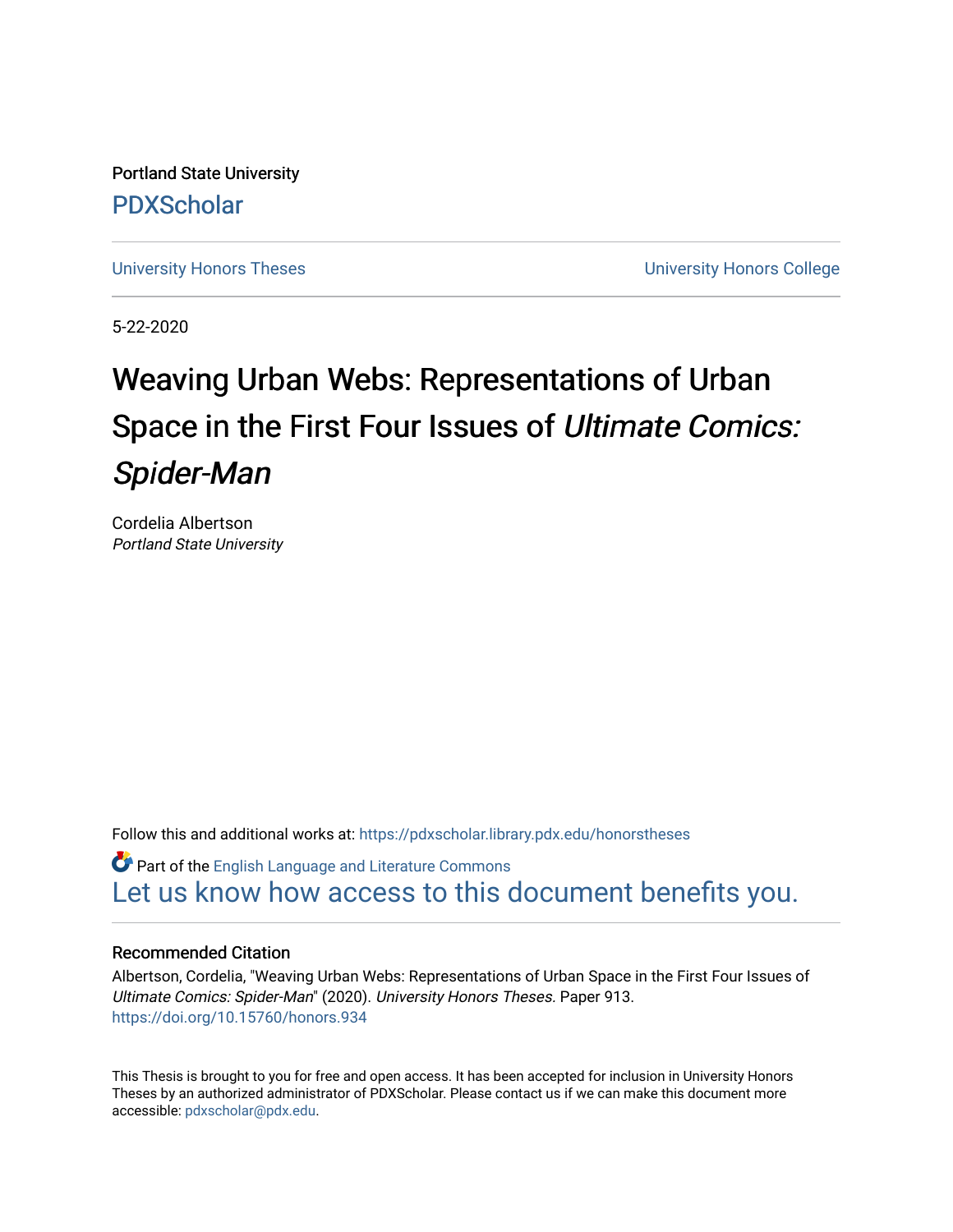Weaving Urban Webs: Representations of Urban Space in the First Four Issues of *Ultimate* 

*Comics: Spider-Man*

by

# Cordelia Albertson

An undergraduate honors thesis submitted in partial fulfillment of the

requirements for the degree of

Bachelor of Arts

in

University Honors

and

English Literature

Thesis Adviser

Dr. Susan Kirtley

Portland State University

2020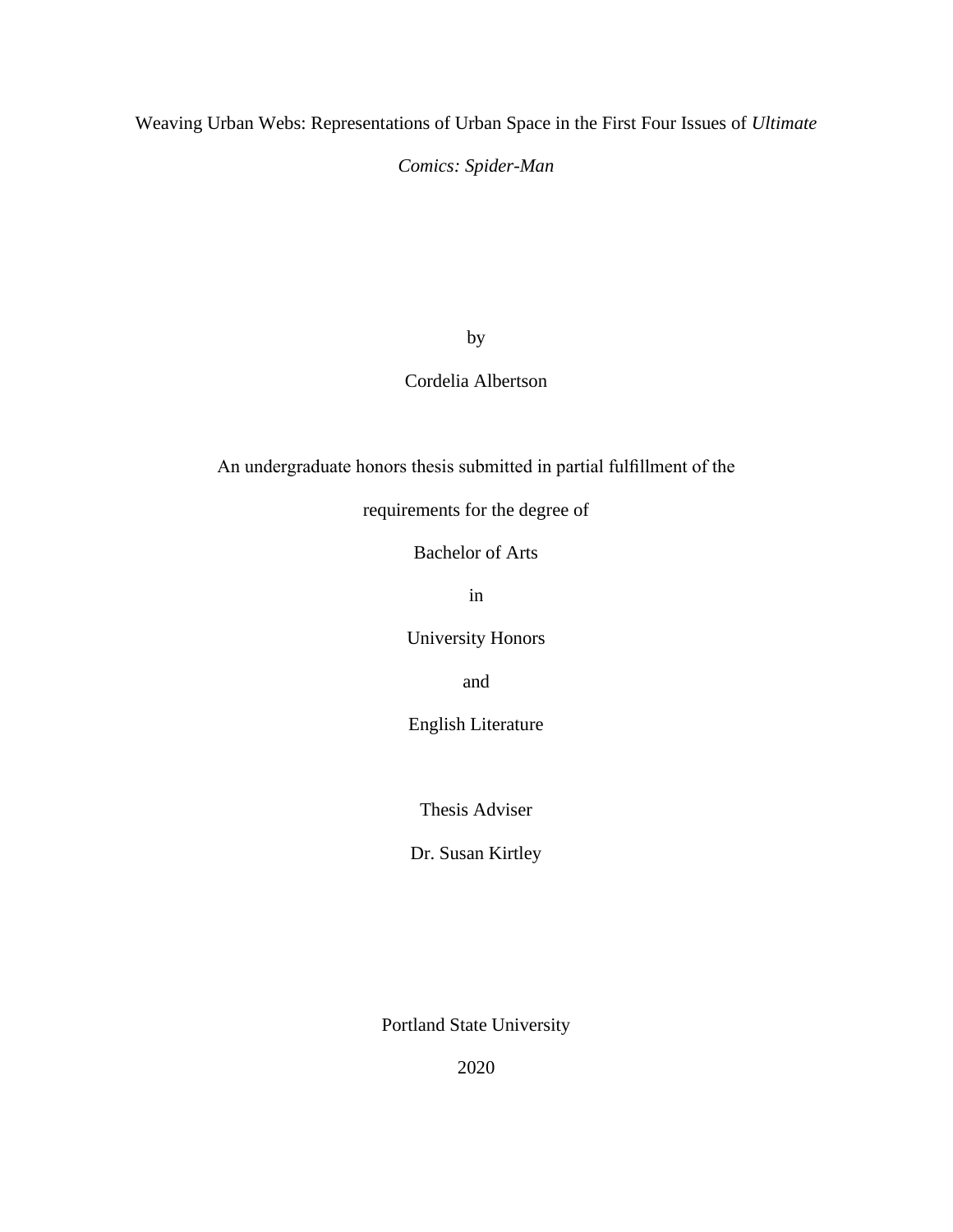# Abstract

As the anthology *Comics and the City* explores, cities have been central to comics since the beginning of the modern medium (edited by Ahrens & Meteling, 4). Yet, scholars have remarked little on the relationship between superhero identities and urban space. Peter M. Coogan's article, "The Hero Defines the Genre, The Genre Defines the Hero," in the anthology *What is a Superhero?,* cites an urban setting as a secondary identifier of the superhero genre and the superhero identity, but he makes no other remark on this facet in the article or his other work (edited by Rosenberg, 8). Much of the works existing on the subject of urbanism and the superhero identity in comics studies only relate to the subject tangentially. Due to the limitations of this thesis project, I use a singular superhero comic as an initial case study, if you will, to provide a launch point for future research. Investigating the first four issues of *Ultimate Comics Spider-Man*, words by Brian Michael Bendis and art by Sara Pichelli, I find that Miles Morales's identity as Spider-Man is heavily defined in how he is depicted in relationship to crowds, how his powers allow him to traverse the city, and how crucial moments in his character development inhabit marginal spaces both in his version of New York and in the comics as a medium. Ultimately, my findings suggest that the urban space and the comics medium provides the visually demonstrable liminal spaces that define key aspects of Miles's superhero identity.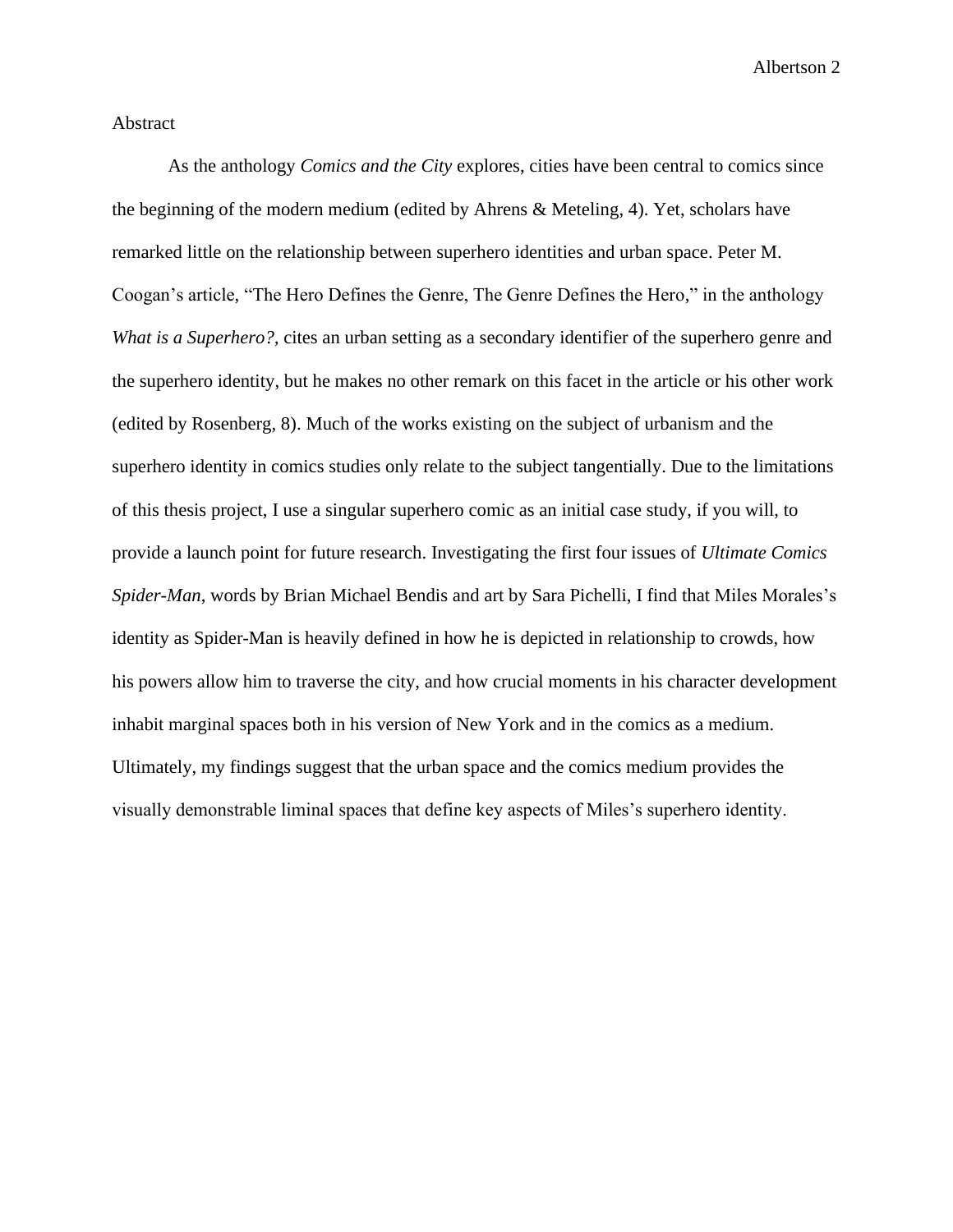# Introduction

As the anthology *Comics and the City* has explored, urban spaces have been central to comics since the beginning of the modern medium (edited by Ahrens & Meteling, 4). Yet, scholars have remarked little on the relationship between superhero identity and urban space. Peter M. Coogan's article, "The Hero Defines the Genre, The Genre Defines the Hero" in the anthology *What is a Superhero?* (edited by Rosenberg, 8)*,* cites an urban setting as a secondary identifier of the superhero genre and the superhero identity, but he makes no other remark on this facet in the article or in his seminal work *Superhero: The Secret Origin of the Genre*. In the field of Comics Studies, much of the works existing on the subject of urbanism and the superhero identity only relate to the overlapping of the subjects tangentially, especially in regard to specifically comics-focused study. Due to the limited nature of this thesis project, I decided to use a singular superhero as an initial case study, if you will, to hopefully provide a launching point for future projects. Given the iconic nature of the relationship between Marvel Comics and New York City, I chose to use one of their most iconic superhero narratives—and one of their most New York centric superheroes—to investigate the relationship between the city and the superhero genre: Spider-Man, specifically Miles Morales from the Ultimate Comics imprint. In his essay "'I am New York,'" Jason Bainbridge explores the close-knit, iconic nature of the relationship between the real New York city and Spider-Man, his argument stressing the extradiegetic understanding of the character. That being said, as demonstrated in the Robert Persichetti animated film *Spider-Man: Into The Spider-Verse*, there were many "Spider-People" from different Marvel Universes for me to choose from, the term being diegetically coined by Miles Morales in the film. Choosing Spider-Man comics as my subject led me to a seemingly endless series of choices to determine exactly which version(s) of Spider-Man or Spider-Woman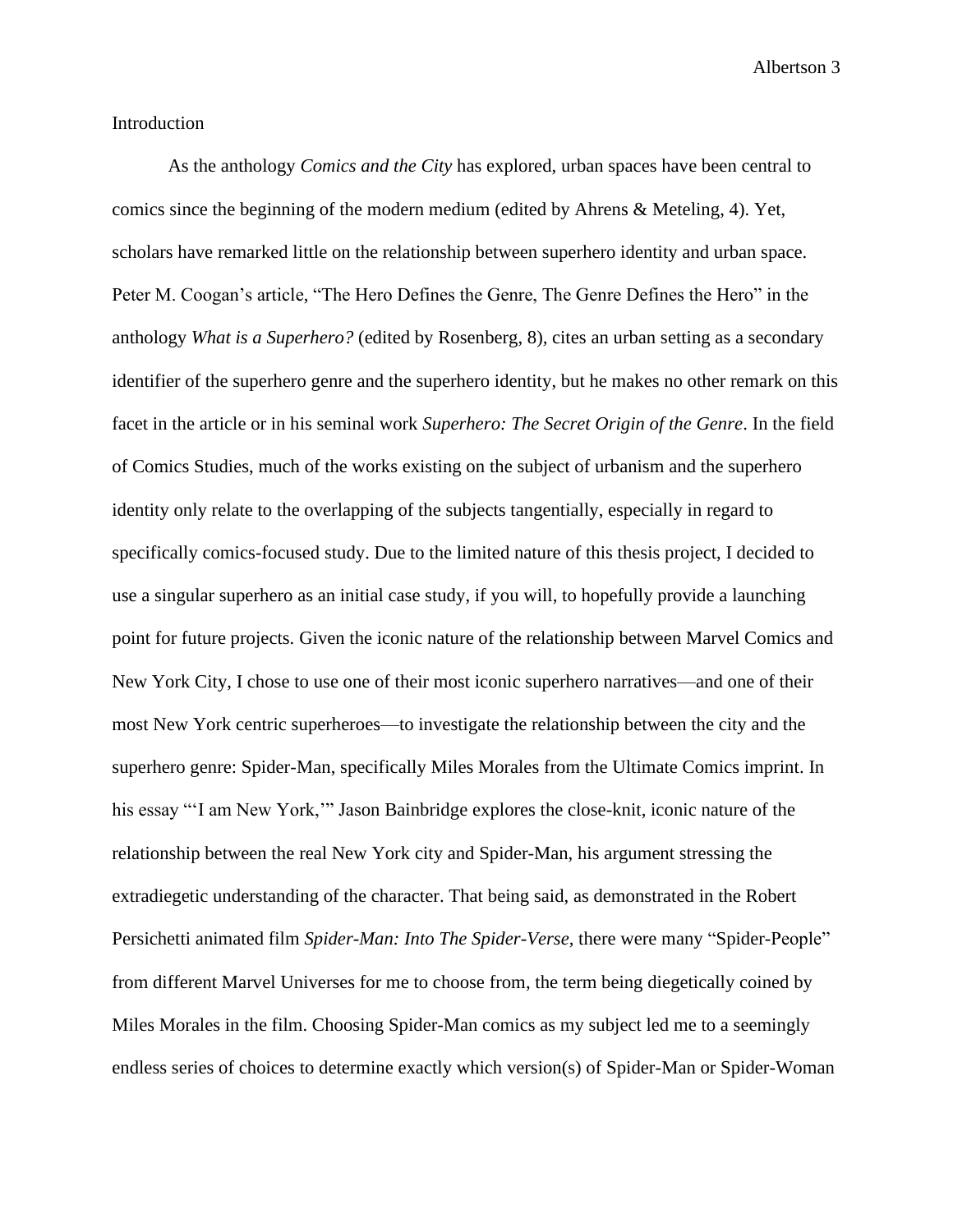to select and then to choose how many issues to analyze. The main deciding factors for me work were how prevalent the urban environment was in the comic, whether the character had already received attention in academia, whether they had significant relevance to current social and socio-political events, and which narratives would be the least complicated to track. My search eventually led me to the first four issues of *Ultimate Comics Spider-Man* (writer Brian Michael Bendis and artist Sarah Pichelli) featuring Miles Morales as the main character. In particular, I searched for answers to the following questions: What aspects of the city are prevalent in these comics, and what do they provide the narrative and the superhero in question? What about this particular relationship helps to define the superhero identity—both for my particular chosen material and possibly as a whole? Therefore, my project consists of a formal analysis investigating the relationship between the superhero identity and urban spaces in the first four issues of Ultimate Comics Spider-Man. Addressing works like Ben Highmore's *City Scapes* and the anthology *Comics and the City* (Ahrens and Meteling), I review literature that contextualizes my work within current Comics Studies discourse. Within said context, I find that Miles Morales's identity as Spider-Man is heavily defined in how he is depicted in relationship to crowds, how his powers allow him to traverse the city, and how crucial moments in his character development inhabit marginal spaces both in his version of New York and in the comics as a medium. Ultimately, my findings suggest that the urban space and the comics medium provides the visually demonstrable liminal spaces that define key aspects of Miles's superhero identity.

# Methodology

First, establishing a concept of urbanism within the terms of what superhero comics can depict immediately creates a limitation on what I as a researcher and comics analyst can feasibly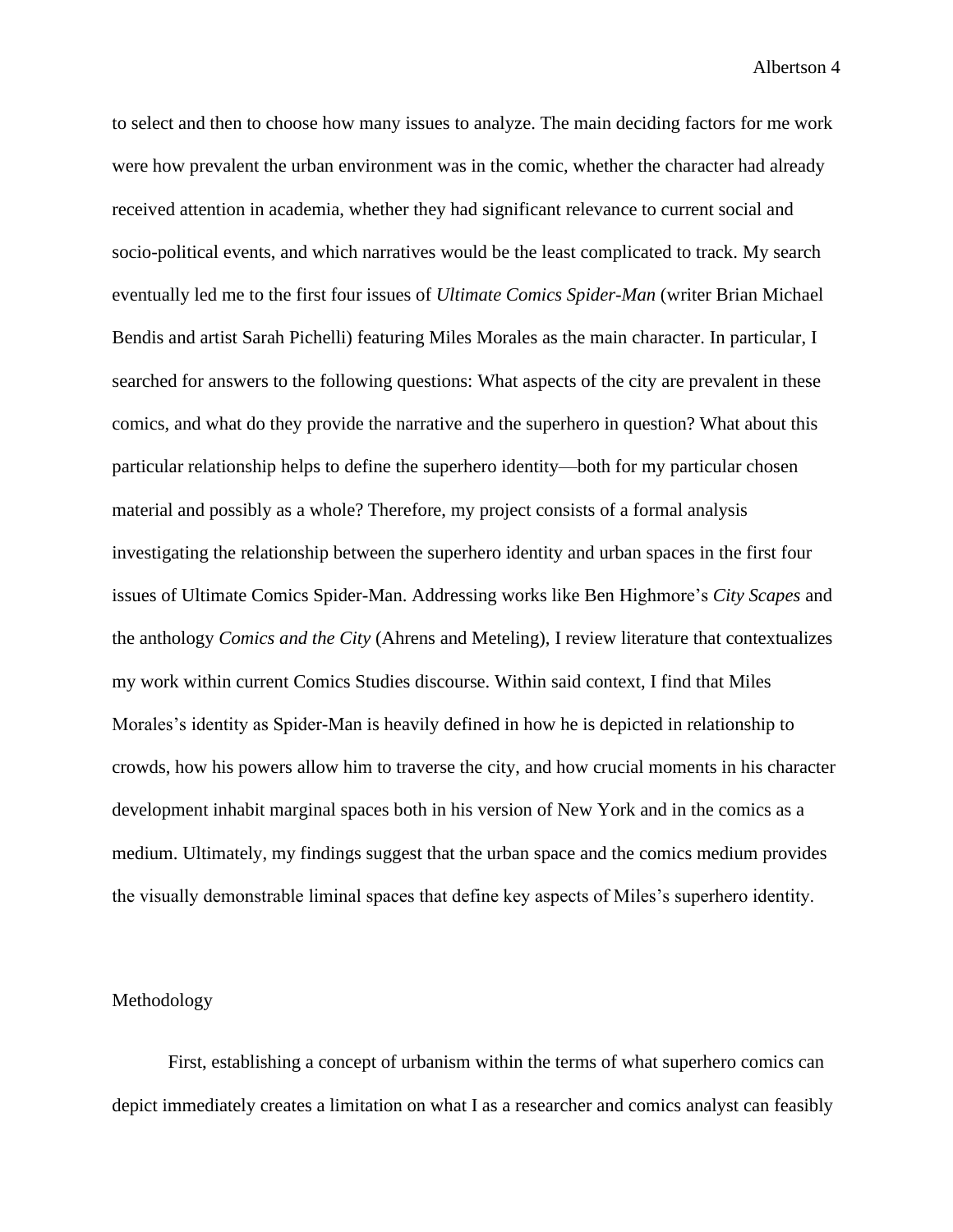include in my analysis. The panels in comics are limited to two-dimensional space and the illusion of depth, implied movement, and narrative action created largely by the juxtaposition of panels. These limitations allow my analysis to focus on the details of the city included in these panels. Using Ben Highmore's *Cityscapes* to guide my analysis, I explore the images and text within these comics as they display the experience of urban density as can be found on the comics page (5). Highmore bases his analysis in cultural studies, and while many would argue that this is a limiting scope, I find the mediums he investigates appropriately similar to my own. While examinations of urban space in comics often revolve around urban architecture, and appropriately so, examining population and social density as it appears on the comics pages requires me to investigate more than urban edifices. My analysis examines other aspects of urban density as demonstrated in comics: people (particularly crowds); spaces between buildings such as alleys and streets; interior urban spaces; the sound effects representing sounds of the city; and artifacts that come with these spaces such as graffiti, dumpsters, cars/vehicles, food carts, etc—in the context of Miles's superhero journey. I will also be examining text in speech balloons related to the characters' experiences of urban space. The manners in which I analyze what is depicted and written will be informed by Charles Hatfield's system of analysis: page layout, panel composition, breakdown, and image/text interplay (as demonstrated in his work "Ways of Reading Comics: A Page from Black Widow"). Some of the language and theory I have included are supplied by works such as Will Eisner's *Comics and Sequential Art* and Scott McCloud's *Understanding Comics*. These inform the basis of my analytical praxis, while my interpretational praxis lies within varied critical works.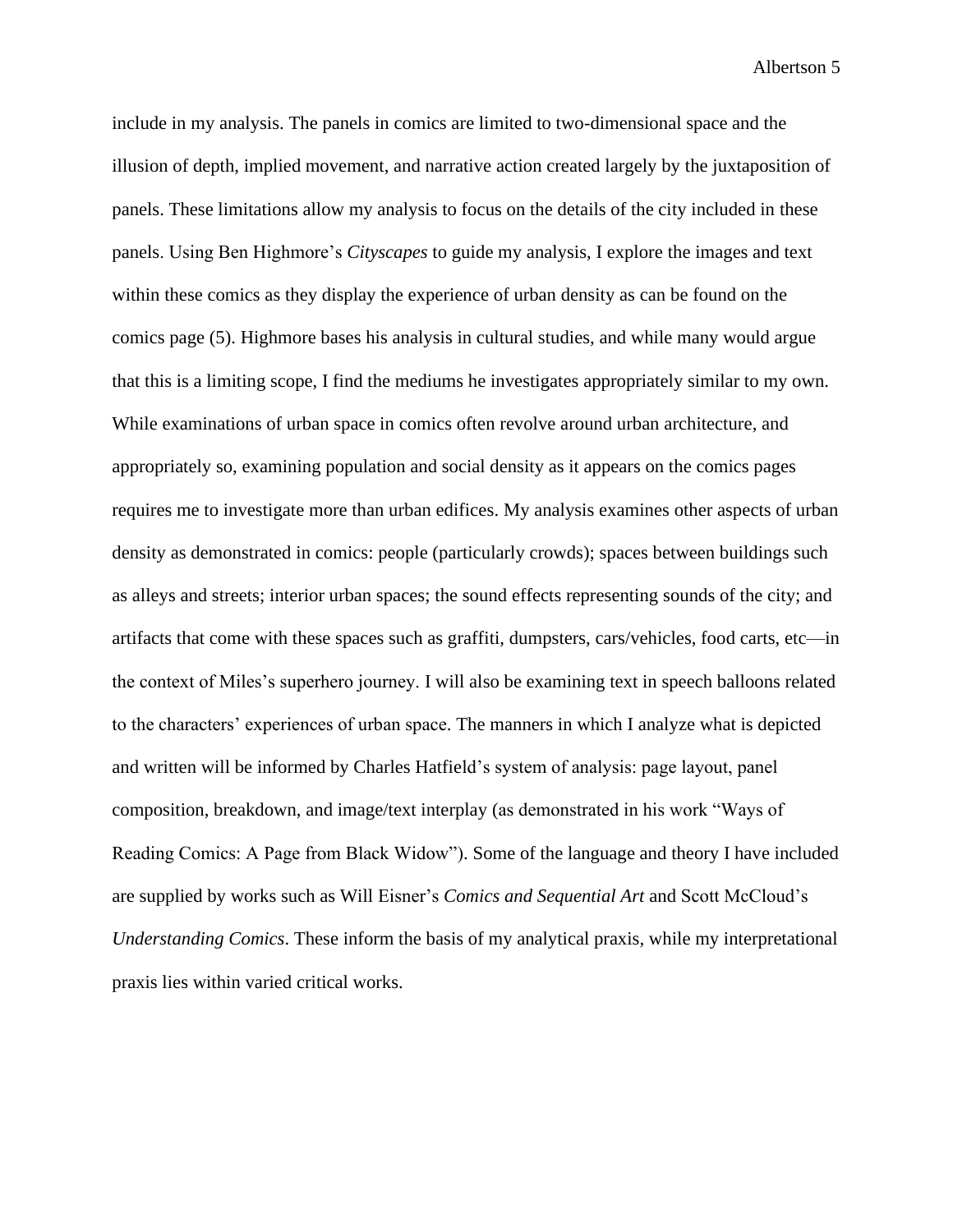#### Literature Review

Considering the state of Comics Studies as a new field that lacks a sense of unified disciplinarity, through my research I hope to represent the varied backgrounds of comics scholars. While the bulk of Comics Studies works today have been produced by those from a literary or film studies background, other important compositions have also focused on comics as pop cultural items and as sequential art (Steirer, 263–285). In an attempt to include these various forms, I've investigated a wide range of commentary and criticism on the relationship between the superhero identity and urban space. Most of the works I have found relevant to my project, however, have been those from literary studies, cultural studies, and formalist Comics Studies.

The Anthology *Comics and the City* edited by Arno Meteling and Jörn Ahrens has been a key resource in my research and contains several works exploring conjoining themes between comics and the city. Some explore how the very format of comics must be navigated with a wandering or dispersed gaze (Balzer 26). Some discuss how the comics form refuses to be read through a panoptic gaze via Michel De Certeau's "rhetoric of walking" (Frahm 38). Balzer and Frahm's works suggest that the inherent structure of the comic page ties itself to the experience of urban density. In particular, these works seem to suggest a correlation between the comics form and the embrace of the non-hegemonic gaze. As such, articles directly correlate to Highmore's discussion of legibility versus illegibility. Highmore's work presents this notion of "illegibility" in the context of the communities labelled as deviant or "other" that often inhabit urban spaces (7). Indeed, he proposes that attempting to make the city "legible" by compressing its diverse and multifaceted realities is an act of erasing marginalized cultures and identities. In the context of Highmore's work, Balzer and Frahm's works indicate that comics inherently embody the "illegibility" of the city. The demand of the dispersed gaze encourages me to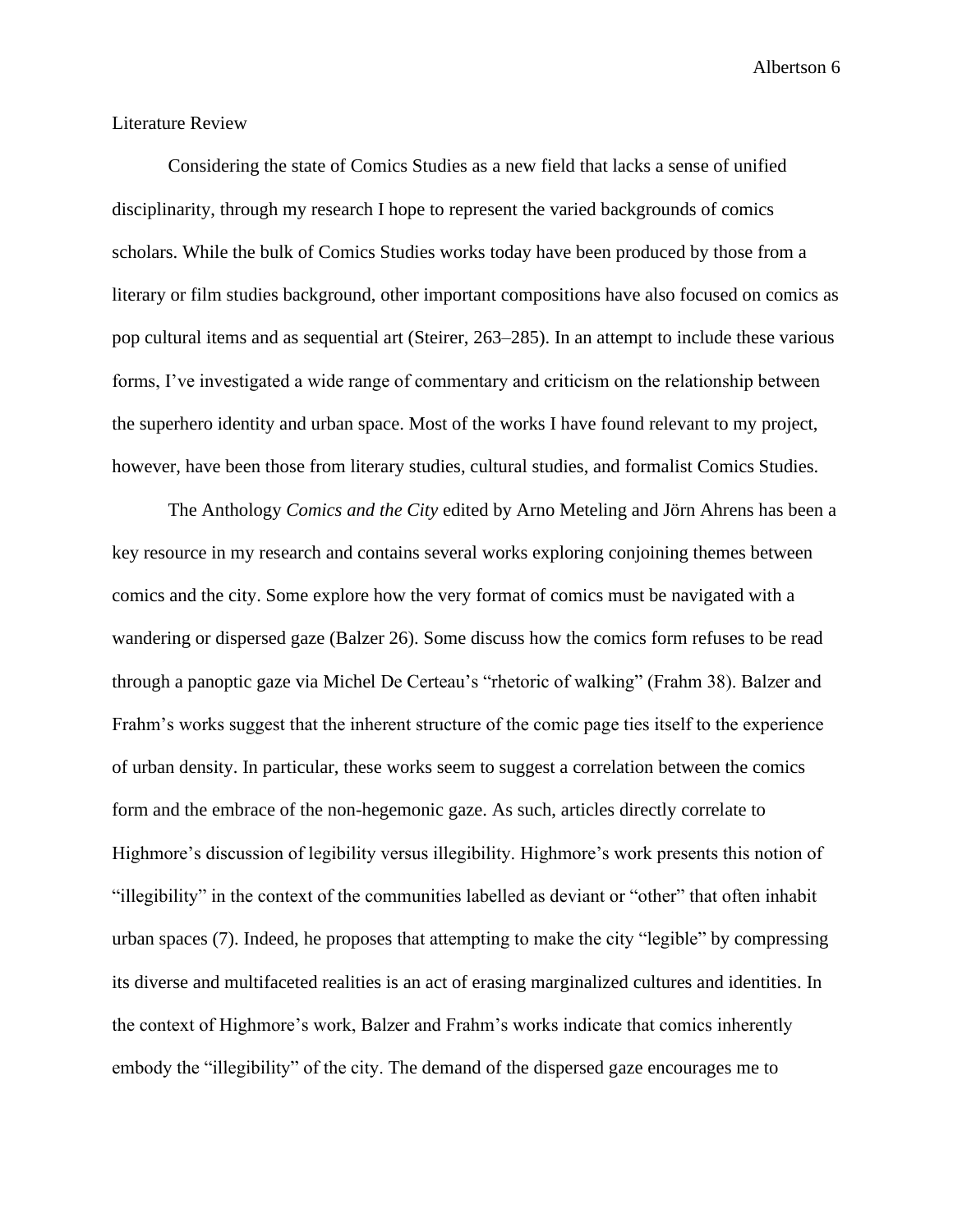examine how the comics I'm investigating influence the gaze of the reader and the particular ways in which the creators use the urban setting to their advantage.

Where Balzer and Frahm's works did not discuss superhero comics, Jason Bainbridge's "I am New York" from the same anthology examined the relationship between Spider-Man (ie the Marvel Universe) and New York. He found that through their fictional relationship, Marvel and New York have become a mutual lens of understanding for each other, as readers view New York through their understanding of Marvel and New Yorkers come to view Marvel through their understanding of New York (175). This simultaneously diegetic and extradiegetic nature of Marvel's New York lends additional complexity to how Marvel's fictionalized urban spaces and their comics define their superheroes—and how these characters define their particular renderings of New York. Furthermore, Bainbridge's work reminds the scholar that while comics can be examined in a formalist or literary manner, they are cultural items that do not exist in a vacuum, and, therefore, their impact on the real world and the real world's impact on comics must not be ignored. Because Bainbridge focused on Peter Parker as a cultural icon, his work doesn't factor in the significance of Parker's identity as a young white man. Meanwhile, my examination will focus on a character of marginalized identities and will therefore include how the context of Miles Morales's identity as a member of a socially marked demographic shifts the meaning of form and story in his comics diegetically and extradiegetically.

Much of my work investigates diegesis, but understandably, diegesis does not operate the same way in comics as it does in purely textual pieces. Because of the often heavily visual nature of comics, the understanding of narration and what pertains to the plot shifts. Pichelli's art in the four issues I'm investigating explores an internal and external lens of diegesis, as revealed in the relationship between the monstration and the ocularization of the panels in the comic. Derik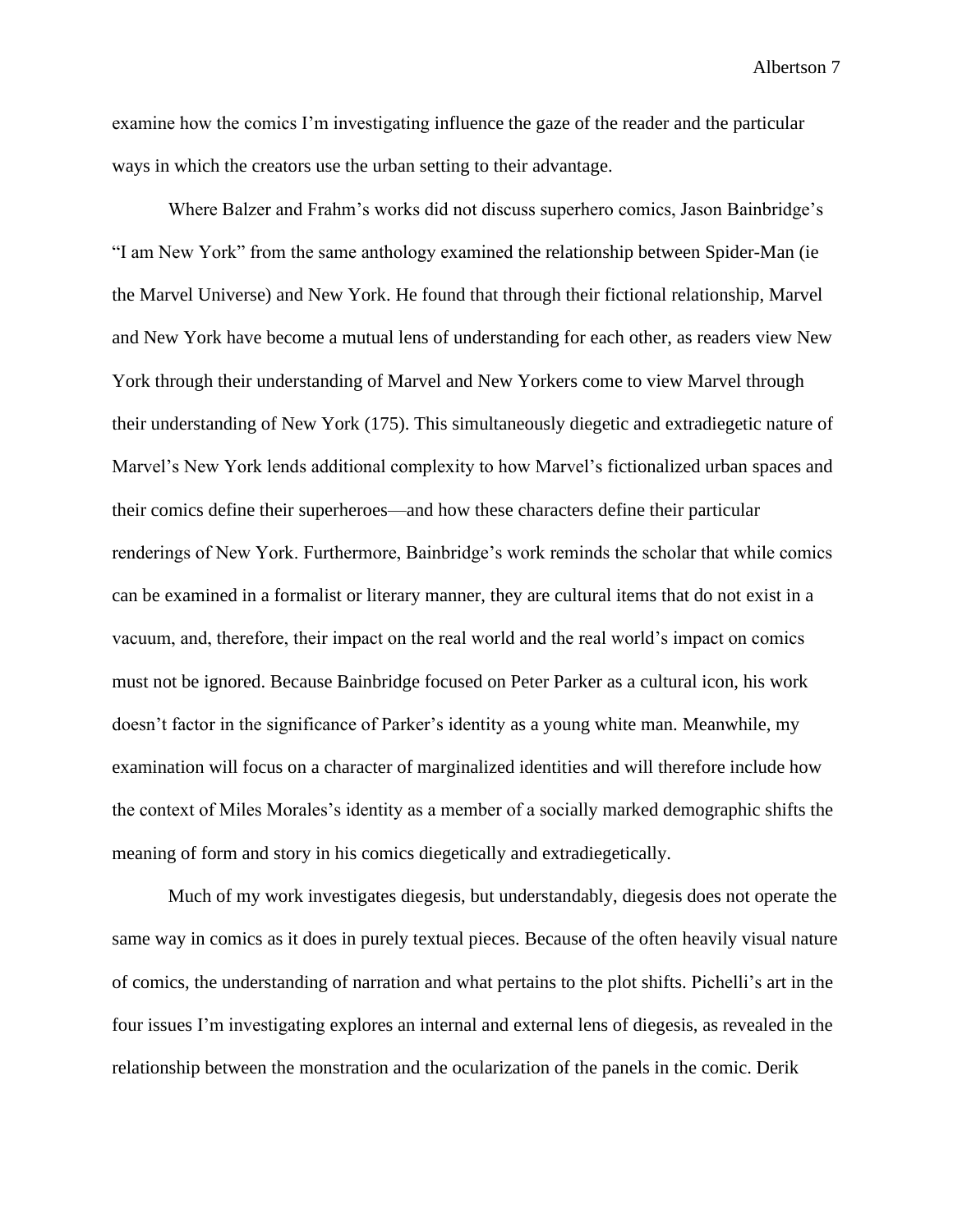Badman borrowed these terms from literary theory and film theory respectively in his article "Talking, Thinking, and Seeing in Pictures: Narration, Focalization, and Ocularization in Comics Narratives" (97). Badman's use of monstration refers to the narrative level of the image in comics, and, in tandem with ocularization, is essentially what produces the visual narrative in comics. Badman's work investigates the crucial relationship between panel composition and the sequencing of panels and how it creates visual narrative in comics. In particular panels, Pichelli's work demonstrates a subtle combination of external ocularization and monstration to create panels where the focalizer is simultaneously extradiegic and diegetic by composing panels with crowds in a manner that suggests that the reader is a member of these crowds, in turn, implicating the reader as a part of the experience of urban density.

Some contextual changes will appropriately affect my interpretation. Highmore specifically mentions superheroes in relation to mobility in its sixth chapter, providing insight into the significance of the superhero's hypermobility in comics (124). As described by Bainbridge, Spider-Man is so often depicted as posed sprawling above the skyscrapers of New York. Miles Morales has been no different. As Highmore describes, in silver age comics, cities are often depicted as the source of a kind of individual impotence, as being the stifling force, rendering citizens helpless (128). A superhero's mobility thus becomes a fantasy to be lived, and a means of overcoming the city's stifling influence. Where superhero hypermobility used to tackle the feelings of impotence felt by men in the dense and overwhelming environment of the city, from the metaphorical emasculating effect of the urban office job, in today's political climate, the significance of hypermobility for Miles Morales shifts towards depicting marginalized people as defying the stifling hegemonic urban structures that hamper often their sociocultural and socioeconomic mobility.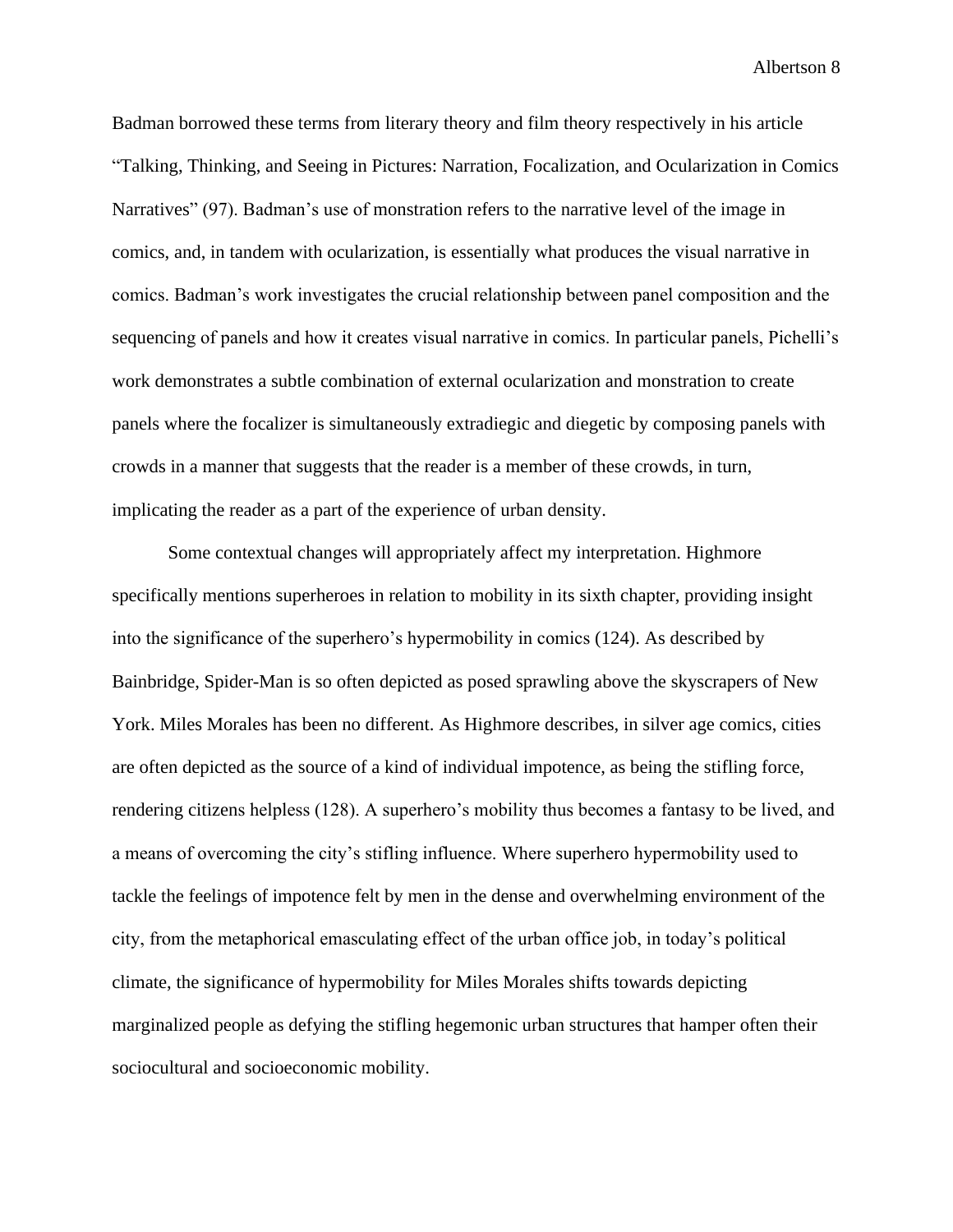In turn, I find it crucial to investigate the relationship between Miles's powers and his racial identity—particularly his power of invisibility. Invisibility and blackness have a particular sociocultural and literary history in the sense that non-black American people and institutions have consistently ignored and shoved black bodies and communities to both the literal and figurative margins of society for centuries. Simultaneously, these people and institutions mark black bodies as "other" from the assumed white norm. Racism today is still a complex system of invisibility and hypervisibility imposed on Black Americans by white hegemony. In "Invisibility Embraced: The Abject as a Site of Agency in Ellison's *Invisible Man*," Shelly Jarenski explores the dynamics of race, gender, invisibility, and the abject. In particular, Jarenski argues that "In the novel, invisibility allows Ellison to create a black male subjectivity that is fully outside of visually constructed white, hetero-male hegemony," explaining that in examining Ellison's *Invisible Man* through Judith Butler's work with Julia Kristeva's notion of the abject—the idea of bodies that are only defined insomuch as they are used as an "other" by which to compare and define "dominant" (male, cisgender, straight, white) culture—abjectness or invisibility becomes a manner in which the narrator subverts visual constructions of black bodies as a stereotyped "other" within a "white, hetero-male hegemony" (86). In the context of Miles as Spider-Man, this same concept is executed through his superpowers. Miles's literal invisibility, along with his other powers, becomes a key manner in which he navigates the city and, in turn, subverts some aspects of the oppressive systems within it. As such, embracing his powers allows him to move through the literal and figurative liminal spaces of the city. This suggests that the prime means through which Miles subverts the power of these imposed structures and thereby engages in his own agency is through embracing the marginal nature of his identity, through refusing to comply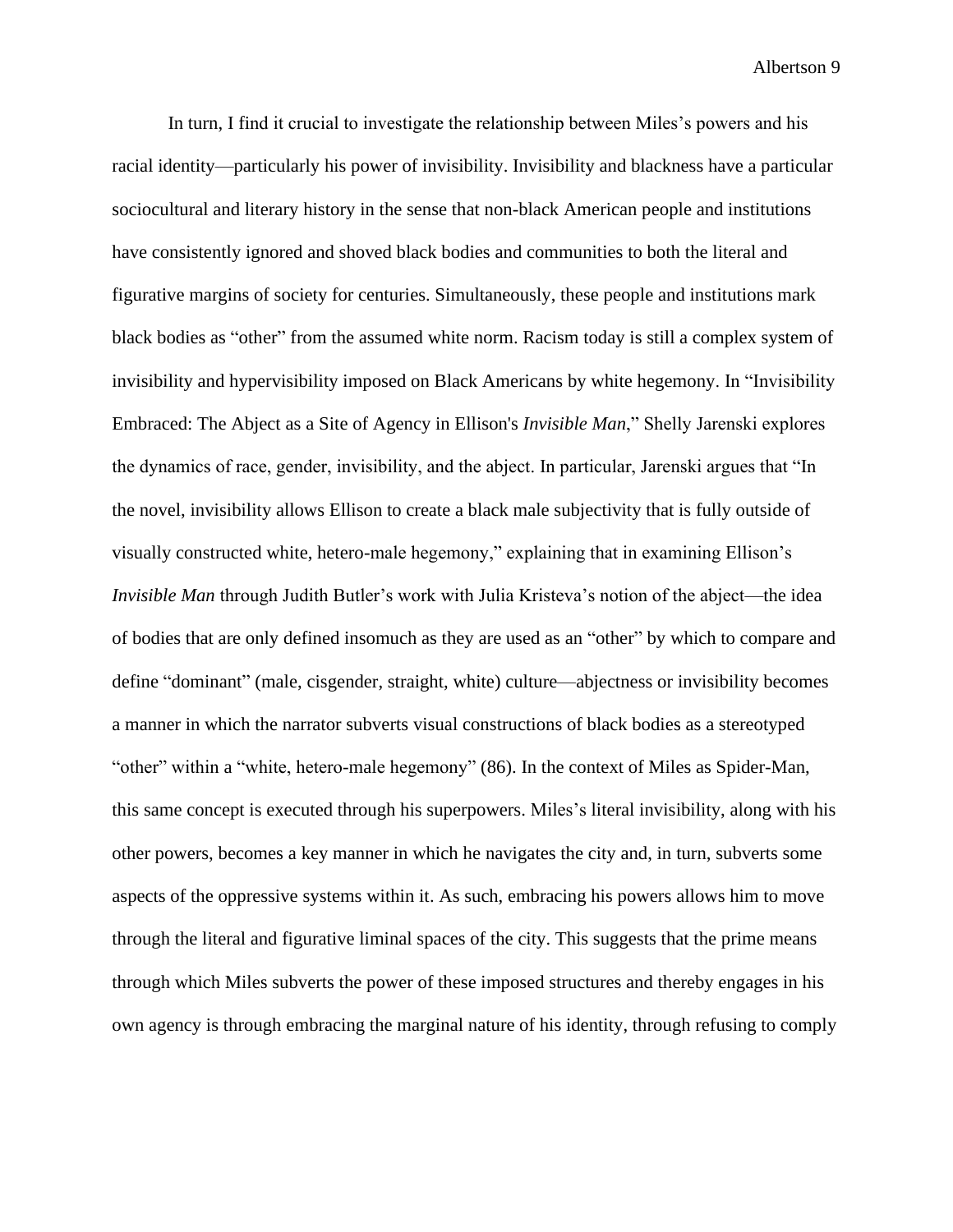with the structures imposed upon him without fleeing society itself—and by doing so, demands that the gaze imposed upon him shifts to comply with his identity.

#### The Inhospitable Urban Imaginary

One of the key manners in which the city operates within these four issues is to create or replicate various urban imaginaries—particularly that of the city as a hub of crime and iniquity that the superhero must save. All the creators' work in this comic, however, provides a more complex urban imaginary, one where, yes, aspects of Miles's New York are inhospitable, but they are made so by external forces. Through the character of Aaron Davis (Miles's Uncle), they also pose that these dangers are products of a system of oppression imposed upon urban spaces that particularly affect those of marginalized identities: in this case, young Black American boys. This is where the imposed structure of the city is first suggested to the reader. Through the perspective explained by Aaron Davis (also the Prowler), this comic constructs a system of oppression reliant on marginal location and poor education, suggesting that if Miles takes the opportunity to attend the charter school which he is accepted into at the beginning of issue one, he will be able to affect change by escaping a never clarified spatial influence implicitly anchored in Brooklyn.

Aaron Davis's particular environment as shown in the first issue of *Ultimate Comics Spider-Man*, demonstrates his view of himself and his role in Brooklyn. In the first issue on pages 13-19, Miles visits his uncle Aaron in a run-down Brooklyn apartment. In the first panel on page 13, the hallway is completely empty aside from Miles himself. The irregular crosshatching on the walls indicating dirt and oils, the lines indicating cracks in the ceiling, the spartan lighting, the heavy shadows, and the sickly yellow-green color covering the walls and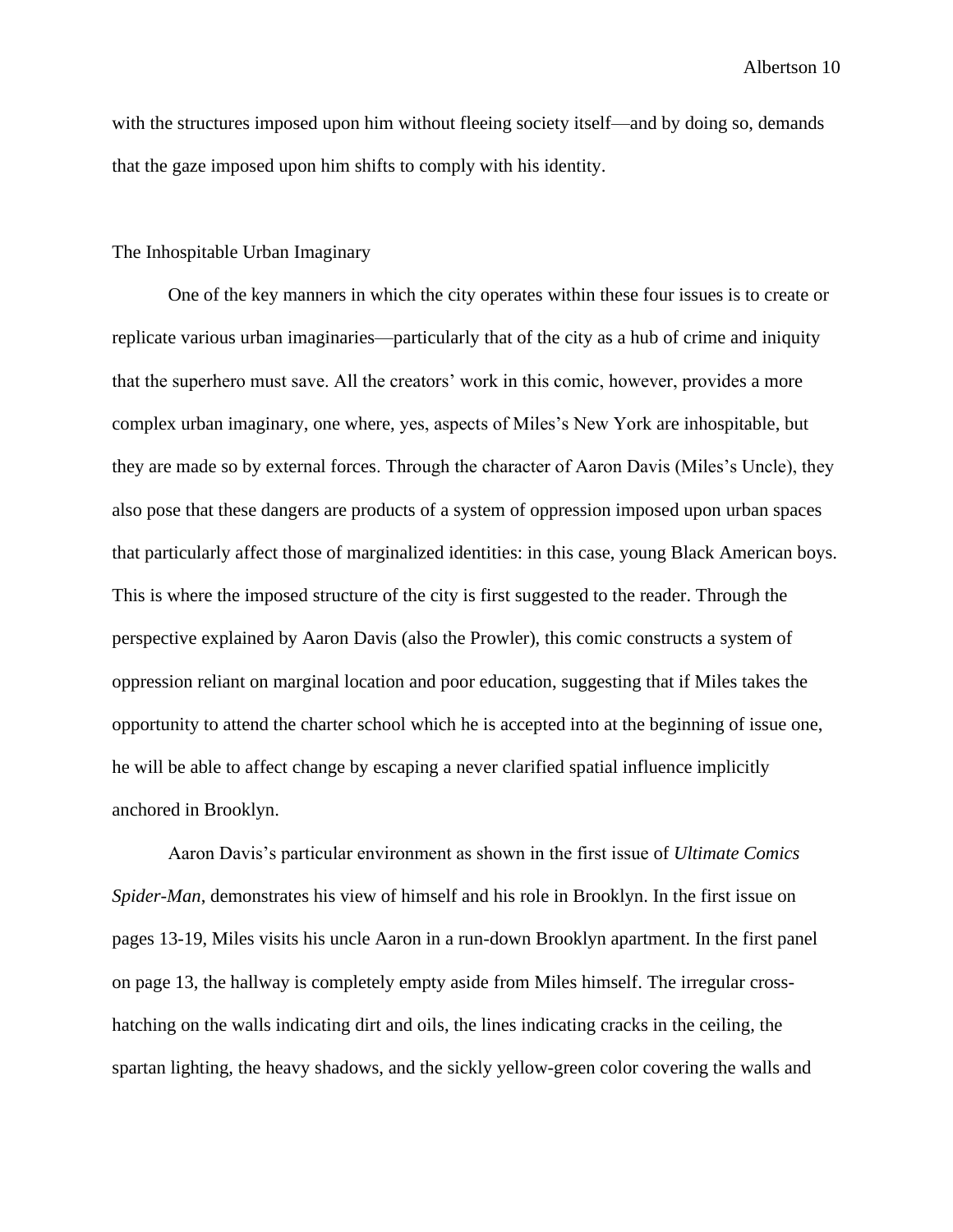ceiling all lend an atmosphere of grime and grunge to the interior of this building (13. 1-4, see figure 1). Apartments are products of urbanism, they conserve horizontal space and comply with the pattern of stretching vertically in order to fit more bodies over a smaller amount of surface area. This space is clearly also a product of neglect, lacking maintenance and care. The hall being the main shared space on each floor of the building, it's crucial to consider how Pichelli



Figure 1 – Issue 1, Page 13 of Ultimate Comics Spider-man from Brian his home isn't entirely safe. M. Bendis and Sara Pichelli; *Ultimate Comics Spider-Man*, Vol. 1. Marvel Comics, 2012.

and Justin Ponsor's (colorist) work portrays these halls as a spartan, ill-kept, unwelcoming space, discouraging people from staying in them and thereby discouraging any interpersonal interaction. So not only is the space poorly kept, it encourages isolation. This sense of isolation is then laced with a hint of fear and vigilance as Aaron glares down the hallway in panel four, as if ensuring no one is watching or listening. His action speaks to his awareness of his surroundings—he believes that that even the hallway leading to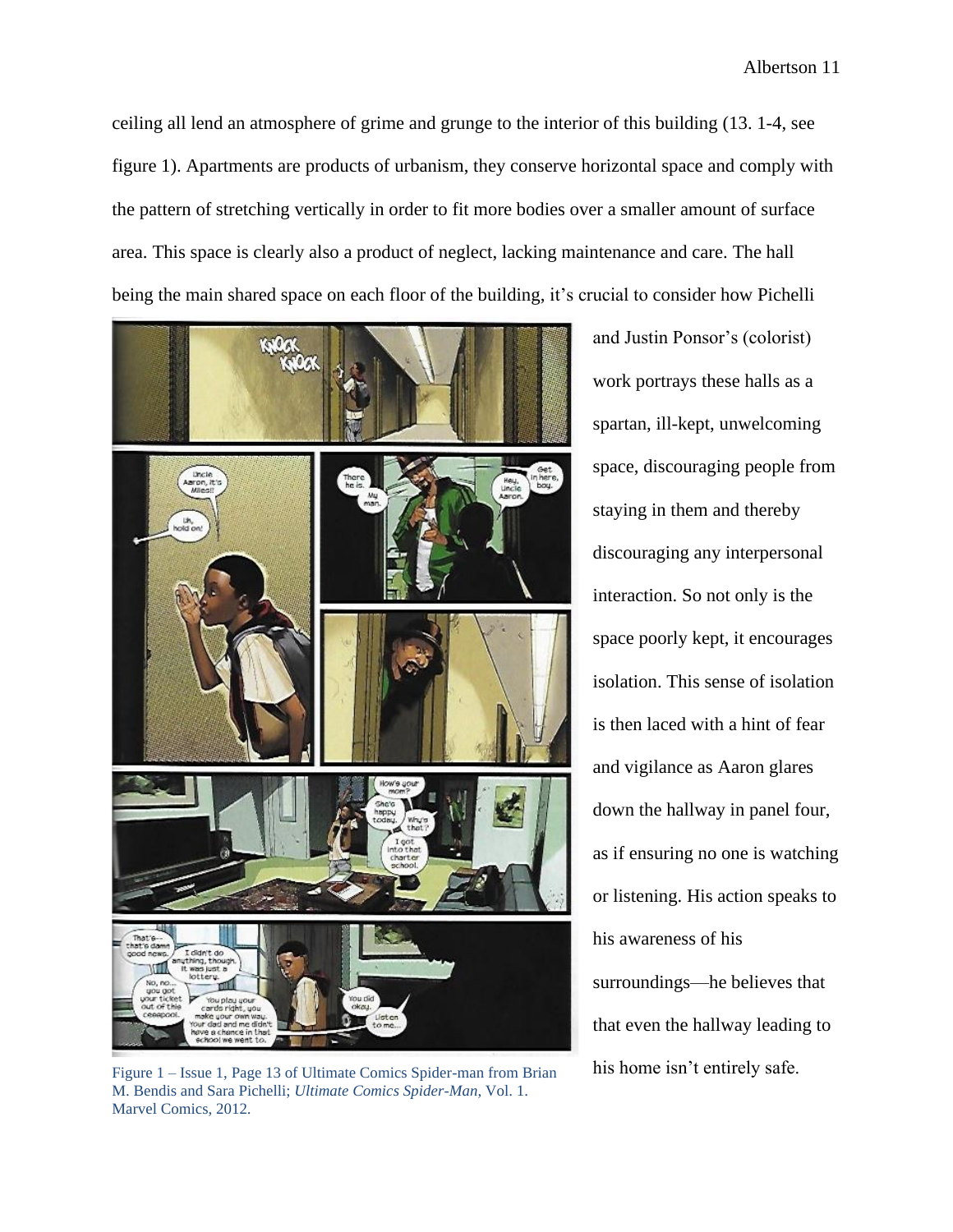Aaron's action in turn validates any assumptions or judgements the reader may have made about this building and this part of town. This moment demonstrates how the city poses danger to its own inhabitants.

The discussion Aaron Davis has with Miles in the following pages further ratifies his claim that "this cesspool" (Brooklyn assumedly) perpetuates danger in the city (13.6). Miles's uncle tells him that Miles has a "ticket out," that if he does things right he can "make [his] own way." Uncle Aaron's words echo Miles's mother's in the second panel on page twelve, where she says, "You have a chance" not once, but twice. Their words send a clear and urgent message that Miles needs to take this chance to escape Brooklyn as a spatial source of oppression (12.6). Furthermore, the way in which Aaron is depicted in relationship to Miles in the last panel on page thirteen demonstrates his Uncle's particular relationship with this dangerous aspect of the city. The relative width and short height of this panel draws attention to the scaling of light and dark from left to right. On the left, we see the light Pichelli and Ponsor have portrayed shining through the windows—the brightest point in the panel. On the far right, Aaron is represented by the silhouette of his chin and shoulder, comprising the darkest point of the panel. Miles stands between these two points, between the light and the dark, looking back at his uncle, saying "You did okay," half-heartedly challenging his uncle's reasons for supporting Miles getting into the charter school his parents pushed him towards. The information we gain in the first panel on page thirteen clarifies this interaction. Here, the two characters are drawn over a background of white accented with light-blue Ben-Day dots, and Miles's uncle explains why Miles needs to take this opportunity at the charter school. He says: "We had to fight. Boys shouldn't have to fight the way we had to. You shouldn't have to see half the stuff we did," describing that his experience growing up was one full of struggle, full of fighting, and full of things children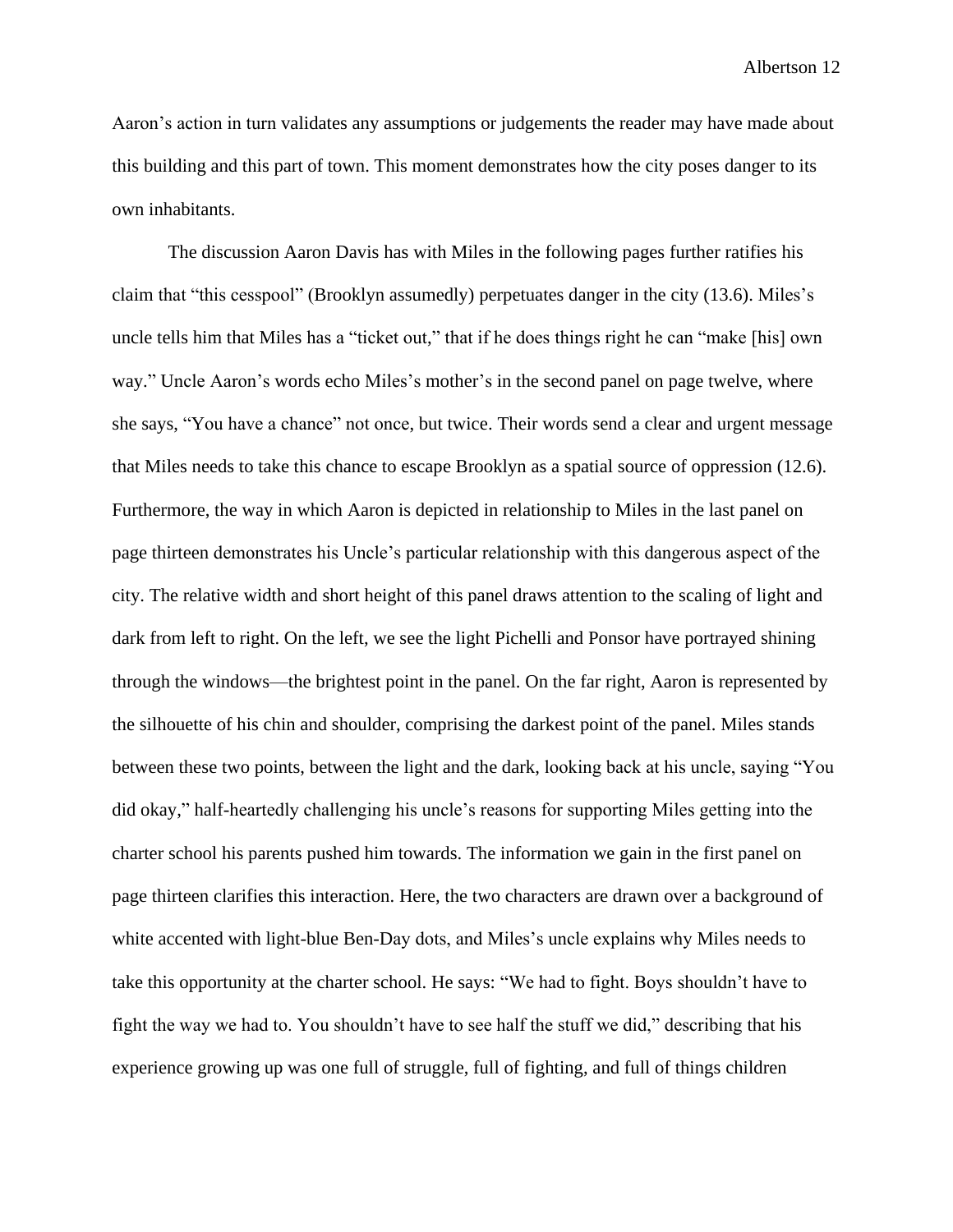shouldn't have to see or do. Uncle Aaron's description seems to be deliberately vague, as if he won't even dare mention the things he went through. Nonetheless, Aaron implies his belief that he is a product of his environment, and his silhouette in the last panel on page thirteen reflects that sentiment. He encourages Miles to take advantage of this opportunity and make use of his agency, and then insists that he doesn't have to bend to the alternatives. Specifically, Aaron says, "You make the world the way you want it to be, not the way it is. / You make it. Don't let other people make it for you" (13. 1-2). He insists that other people will exert their own agency (which could impact Miles) and Miles's only means of agency is the road of a good education to the end goal of escaping Brooklyn. Aaron Davis implicitly and explicitly poses the space of Brooklyn as a source of oppression, and he believes that the only way Miles can hope to subvert that oppression to any extent is to escape the oppressive environment.

Understanding the context of Aaron's reasoning, and knowing that he is the Prowler, a supervillain, pages 13 and 14 demonstrate textually and visually, that, due to others in this city exerting their agency directly or indirectly upon him, he was forced to become a part of a dangerous underbelly of the city and he is verbally pushing Miles towards the light. Good education, according to the adults in Miles's life, circumvents aspects of this power dynamic. Attending this charter school, to them, will allow Miles to navigate the sociocultural and socioeconomic cityscape of New York with greater success than if he attended a public school like the previous generation—and it's important to note that the former is also outside of Brooklyn. This description of Brooklyn reflects the affects Highmore describes as hegemony makes "legible" or simplified the diversity of the city in how it labels the marginalized as "wayward." Miles's acquisition of powers and his eventually role as a superhero, however, highlights a more complex system of oppression and the possibilities to subvert aspects of it.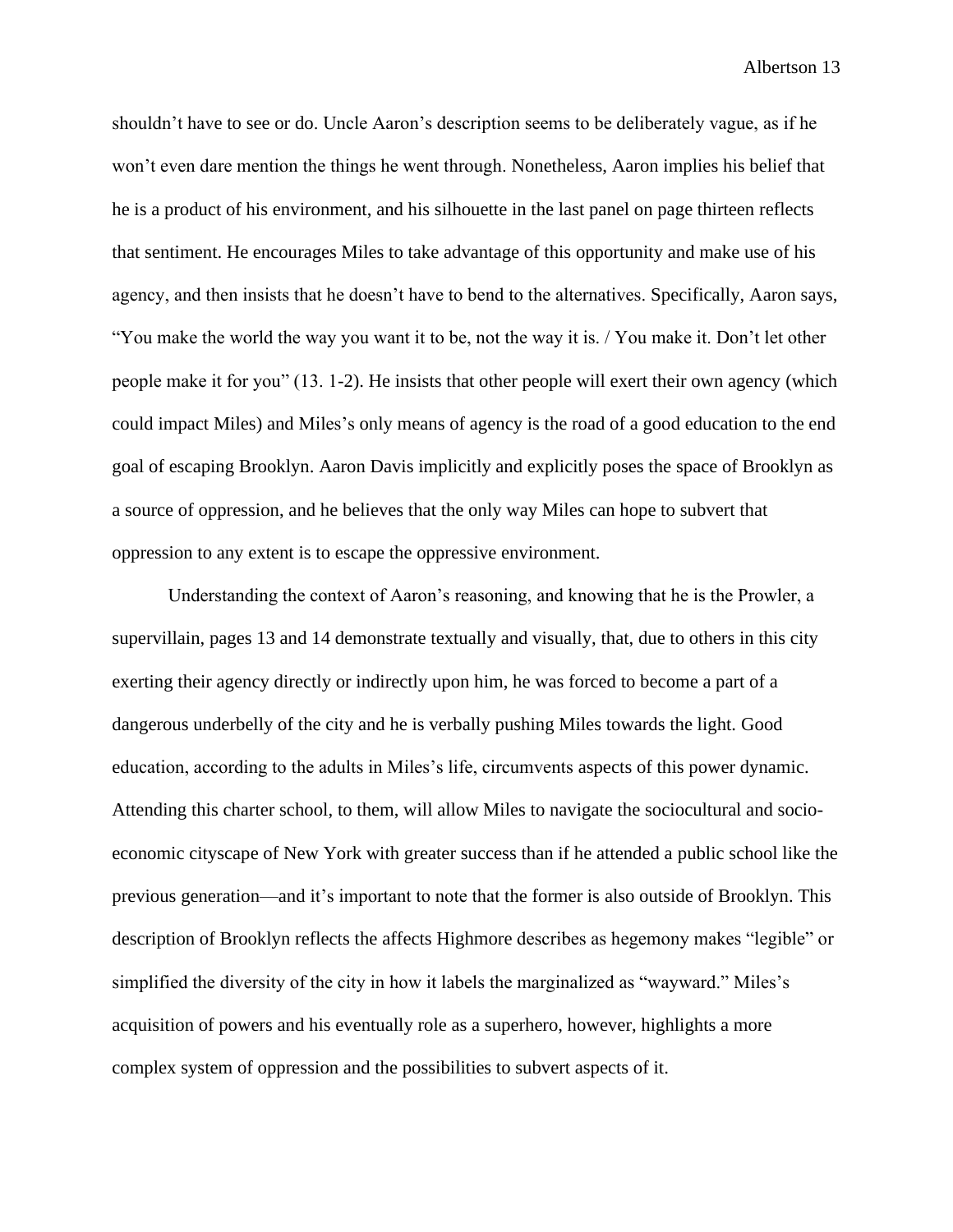#### The Urban Gaze

There's something crucial and consistent in several panels throughout these four issues that's at the heart of the experience of urban density—at the core of the densely packed buildings, streets, grunge, and petty crime. Urban space is defined by its density of people and one of the key biproducts of that density is crowds. Panels in these comics that depict crowds are frequently and consistently structured around the reader's gaze—and in turn pose the readers as witnesses to these moments in Miles's story. In particular, certain panels throughout these four issues consistently take on the view of the spectator within a crowd. These crowds emphasize a clear experience of density through swarming masses of people in public spaces. These particular depictions of crowds can be seen as early as page ten of issue one to as late as page 18 of issue four (1.10.5, 4.18.8). The visual perspective taken is head-on into the crowd, rather than depicting the subjects from above them—encouraging a sense of detachment as Will Eisner describes in his work *Comics and Sequential Art* when discussing the angles at which images are directed at a subject in the panel (92). Where often the perspective of a panel is treated similarly to a clean camera shot with nothing interrupting the view from the subject, the perspective here is instead treated like another person in the crowd—as can be denoted by the sleeved elbows of passersby on both edges of the panel. In extension, the reader is encouraged to take on this perspective as if they are members of the crowd. There's nothing particular about the external ocularization, the story being told from a visual perspective external from Miles (Badman 97). It is the particular way the ocularization is presented, treating the reader as a participant that makes these panels narratively remarkable. Panels in all four of these comics demonstrate such a practice of an implied extradiegetic ocularization, but a consistent pattern becomes apparent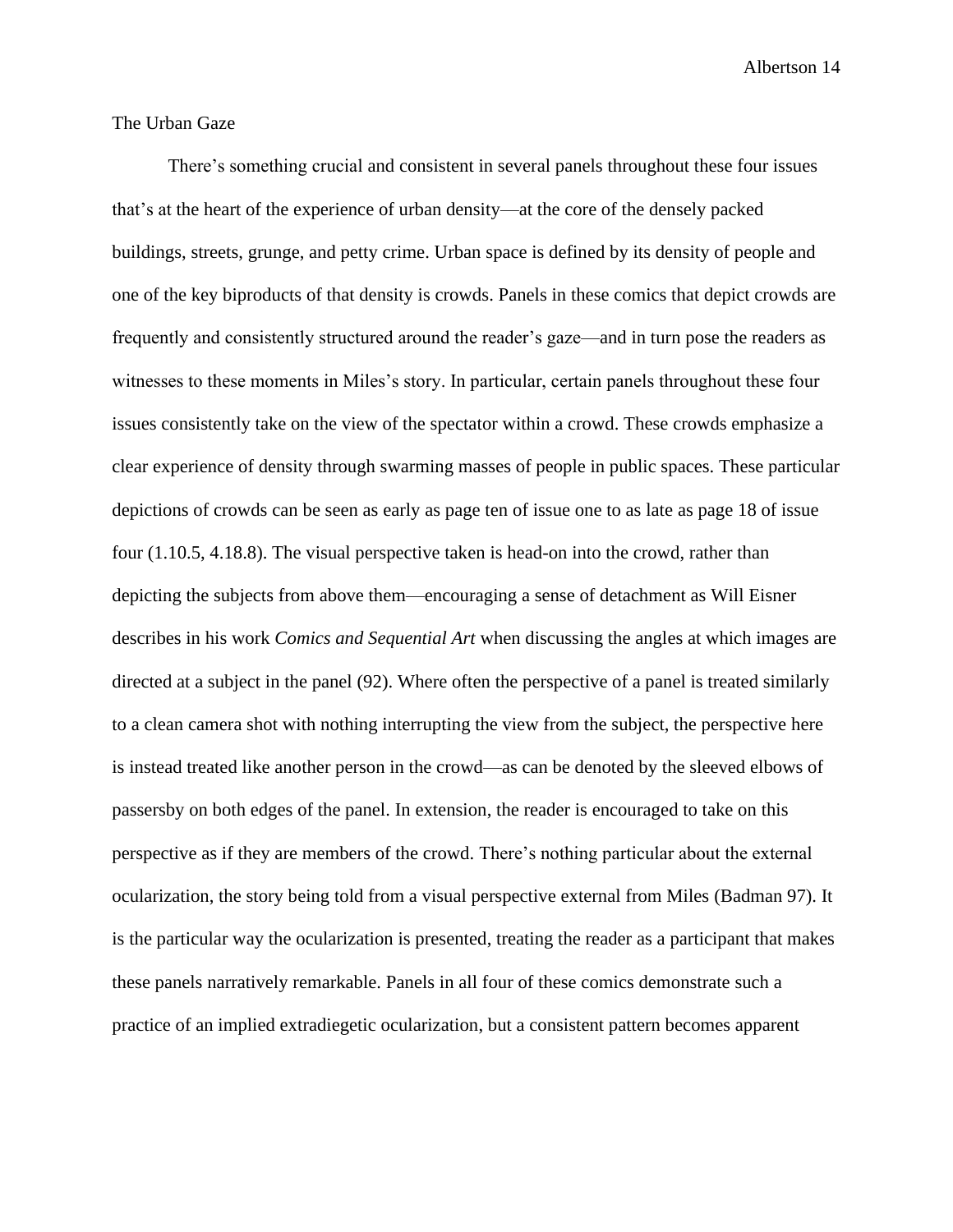while examining the points in the story where Miles first sees the Human Torch and Iceman in the street and when he performs his first heroic act.

The moment Miles sees Ice-man and the Human Torch on page 14 of issue two, something shifts in Miles's conception of what it means to be genetically altered, and what it means to be a superhero (2.14.1, see figure 2). Where just a few pages before, Miles was agonizing over how horribly mutants are viewed in New York, seeing these superheroes (Iceman in particular being a mutant) challenges his preconceptions. It is fair to assume that the two



superheroes are on their way to participate in the events leading up to Peter Parker's death, but, as I discuss in my section on navigating the city, they navigate the city as if simultaneously apart of and apart from the crowd in which the reader participates. Frahm's exploration of Certeau's work explains how comics pages do not use the panoptic gaze, but

Figure 2-Issue 2, Page 14, Panels 1-3 of Ultimate Comics Spider-man from Brian M. Bendis and Sara Pichelli; *Ultimate Comics Spider-Man*, Vol. 1. Marvel Comics, 2012.

rather embrace the dispersed gaze—one that also participates in the street level of urban spaces (43). In such a context, the manner in which Ice-man and the Human Torch are depicted interacting with the urban space in this work could be misconstrued as them exerting an ability to impose a panoptic gaze upon the city. However, the composition of the panel is such that they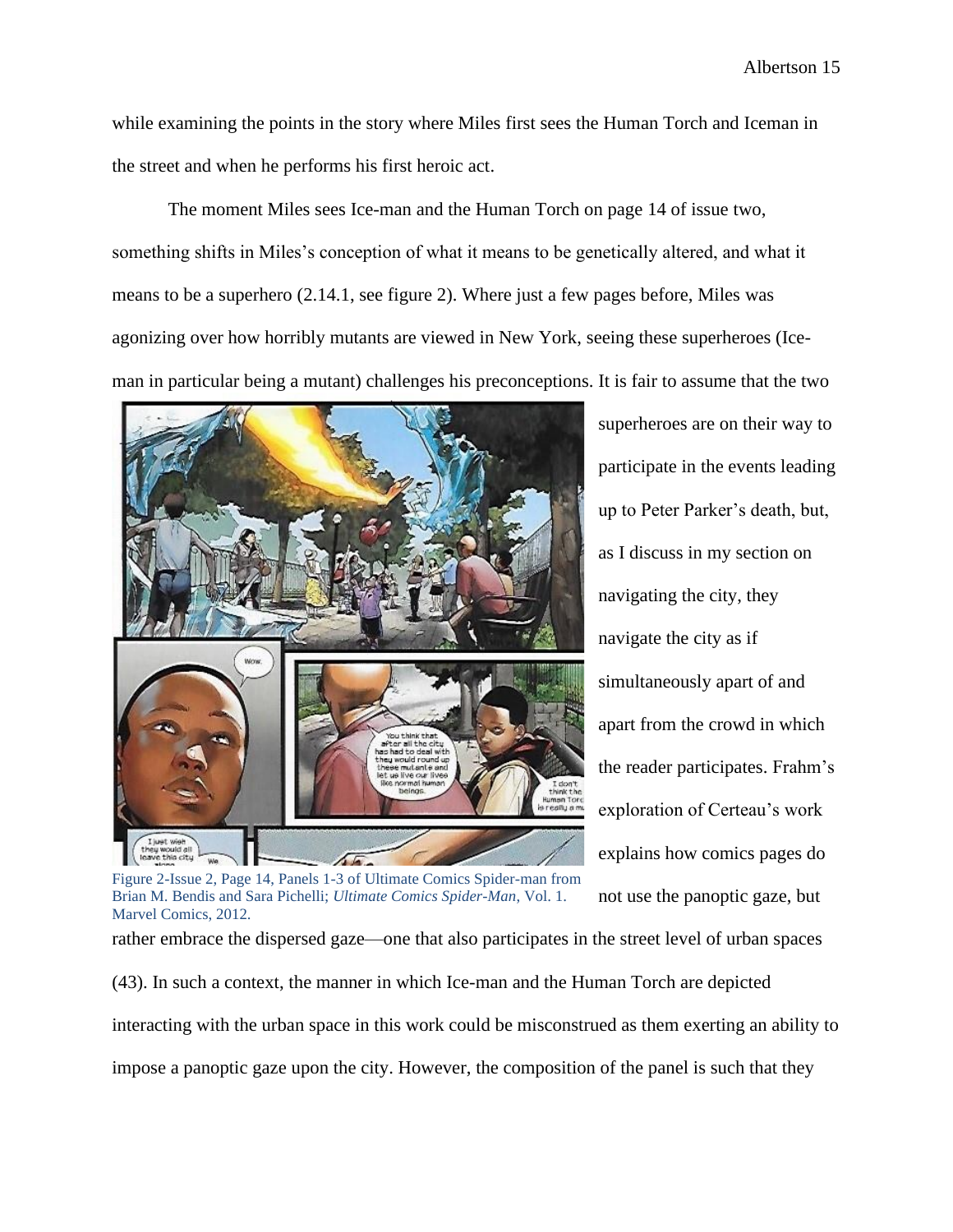are one of many subjects from a street-level dispersed gaze. The ocularization of the page suggests that instead, the reader, posed as a street-viewer, is observing with a dispersed gaze upon the superheroes, suggesting that their roles as superheroes are one of many integral pieces of this New York. Their navigational abilities, however, as the trails of ice and fire suggest, are also different from those who walk the streets of the park. Their position above the crowd does not suggest to the reader a feeling of vulnerability as described by Eisner in reference to images depicted from low angles (92). In fact, the reader can see the street and the sky through which the superheroes traverse due to the one-point perspective. The superheroes, rather, act as another dynamic of the space in a complex relationship that is simultaneously within and outside of the city as a social entity. Miles reacts in the subsequent panel, where his face is depicted gazing upwards as light from the sun shines on his face and over his eyes (2.16.2). His singular line, "Wow," combined with his expression and the lighting suggests that this is a moment of hope for him, that though he has powers, though he is different, he could be like the heroes he just saw. His response, when compounded with the information from the previous panel, suggests a sense of being a part of something much larger and much more complex than oneself, all demonstrated through the particular spatial and social identity of New York as a city.

The pages leading up to Miles's first heroic act in issue three depict Miles and his friend Ganke mid-stride on a sidewalk, a juxtaposition that emphasizes the nature of the superhero dual identity. Most notably, after the establishing first panel on page seven, these two supposed main subjects of panels two and three take up very little space or detail in comparison to the rest of the compositions. Their words move the action of the plot along, but the most prevalent visual subjects consist of the other people and objects occupying the street. The depth of focus emphasizes the urban markers in these panels: the people, the vehicles, the stop lights, and the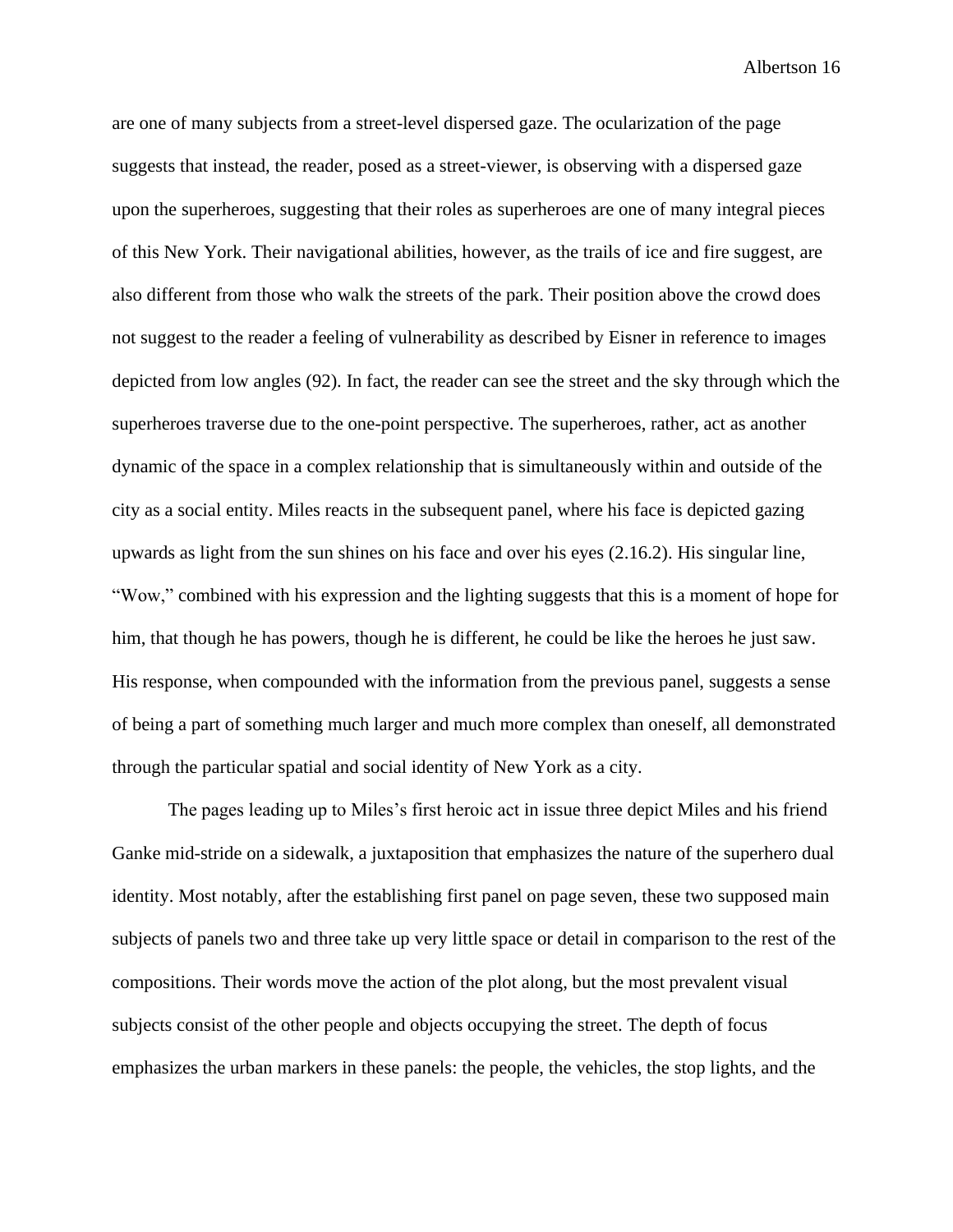buildings in the distance and on either side of the street. While not heavily crowded, Miles and Ganke blend in rather poignantly with the people in the street as the panel emphasizes the external ocularization, the focus on that which is outside of the main character, and yet the fact that Miles is still a part of the crowd. The sound effects imitating the sound of a fire engine siren then add another layer to this clear emphasis on the setting in which Ganke and Miles are placed. These are normal sounds to hear in an urban setting on a regular basis. For most in such settings, a siren would be a signal to pull over, to stop and watch but remain uninvolved. For Miles and Ganke, it is the call to action, the shift in the environment that brings the focus back onto Miles



Figure 3 - Issue 3, Page 7, Panels 1-4 of Ultimate Comics Spider-man from Brian M. Bendis and Sara Pichelli*; Ultimate Comics Spider-Man*, Vol. 1. Marvel Comics, 2012.

and Ganke as they are drawn to the burning building on page eight. The reader sees them amidst the crowd in panel two and, in the third panel, Miles, his head breaking through the top panel border (i.e. drawing the reader's attention to emphasize the significance of the panel), makes the decision to use his powers the way a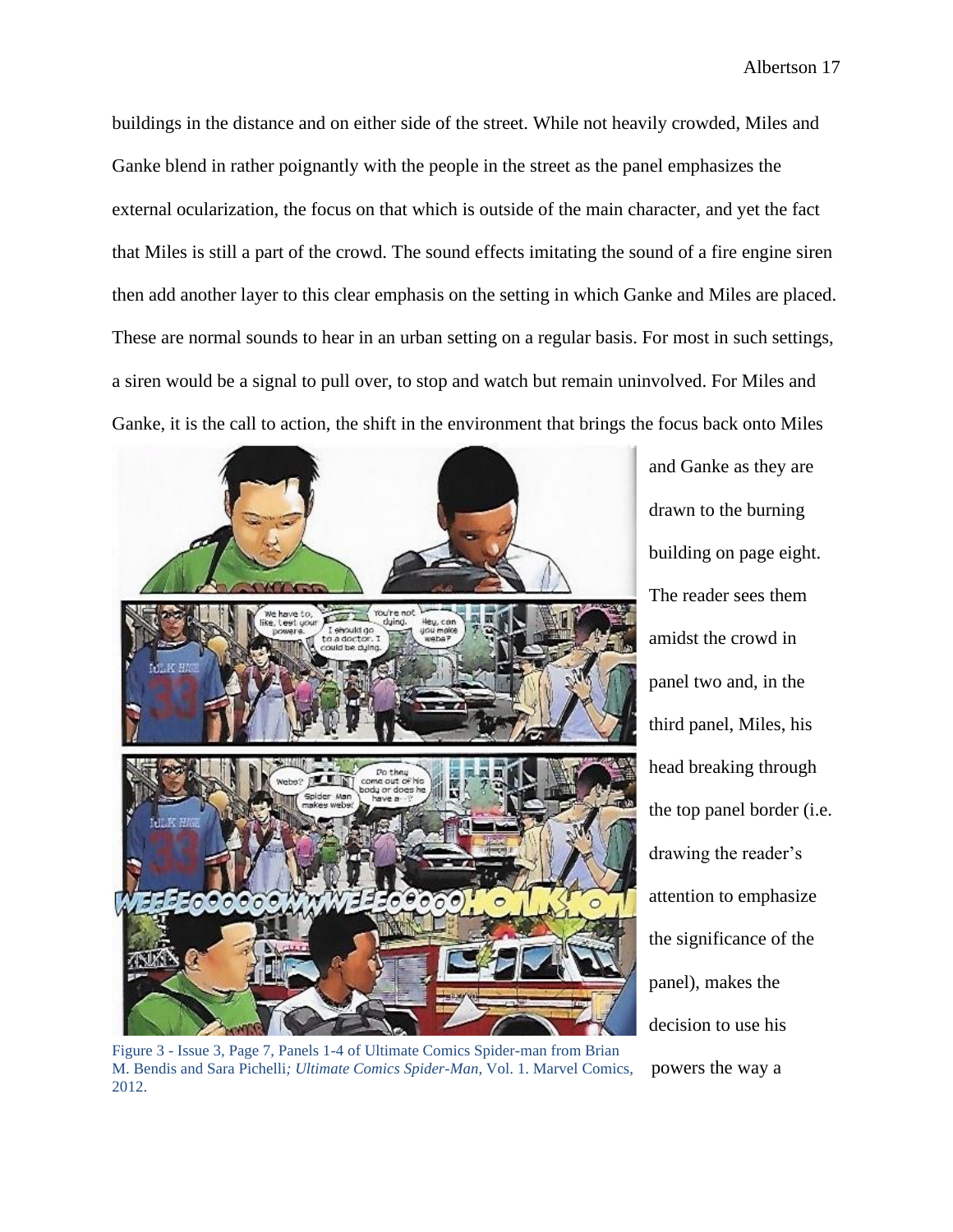superhero often does: to help others. Miles's intent, as demonstrated in his lines in panel one of page eight, revolves not around glory but in the ability to act and have greater agency in a situation where others are far more limited. He says "People will see me," demonstrating his fear of being revealed as a genetically altered person, his fear of differentiating himself from the norm—from the crowd, an act particularly dangerous for a young Black boy. Yet, in panel three and throughout the next six pages, Miles takes a preliminary step outside of the crowd and towards his superhero identity by accepting the call to a selfless act of heroism (Rosenburg and Coogan, 4). The urban setting is crucial in providing an environment that clearly demonstrates the complexity of the superhero identity, which relies upon the premise that the superhero simultaneously acts as an agent within and outside of the masses—they are "other" and yet they must be pro-social. Urban density, as represented in *Ultimate Comics: Spider-Man*, therefore strengthens the demonstration of the superhero identity (that which is apart from the common masses) in juxtaposition of the secret identity (that which is a part of the common masses).

These panels consistently demonstrate an experience of urban density throughout Miles's journey in becoming a superhero, particularly positioning the reader's gaze within that context, treating them as a member of the crowd and temporarily posing the reader as both a diegetic and extradiegetic focalizer. The significance of encouraging the reader to temporarily become immersed in the visual narrative in this manner, is that it emphasizes the feeling of being a member of a crowd—of being a body within a dense collection of people, particularly when Miles uses his powers in a pro-social manner. Through these panels, crowds are more than a reminder of density—they are a reminder of belonging to something greater than oneself. However, when Miles answers a call to action while walking down the street in Brooklyn, the juxtaposition of the panels where he acts as a member of the crowd to the panels where he acts as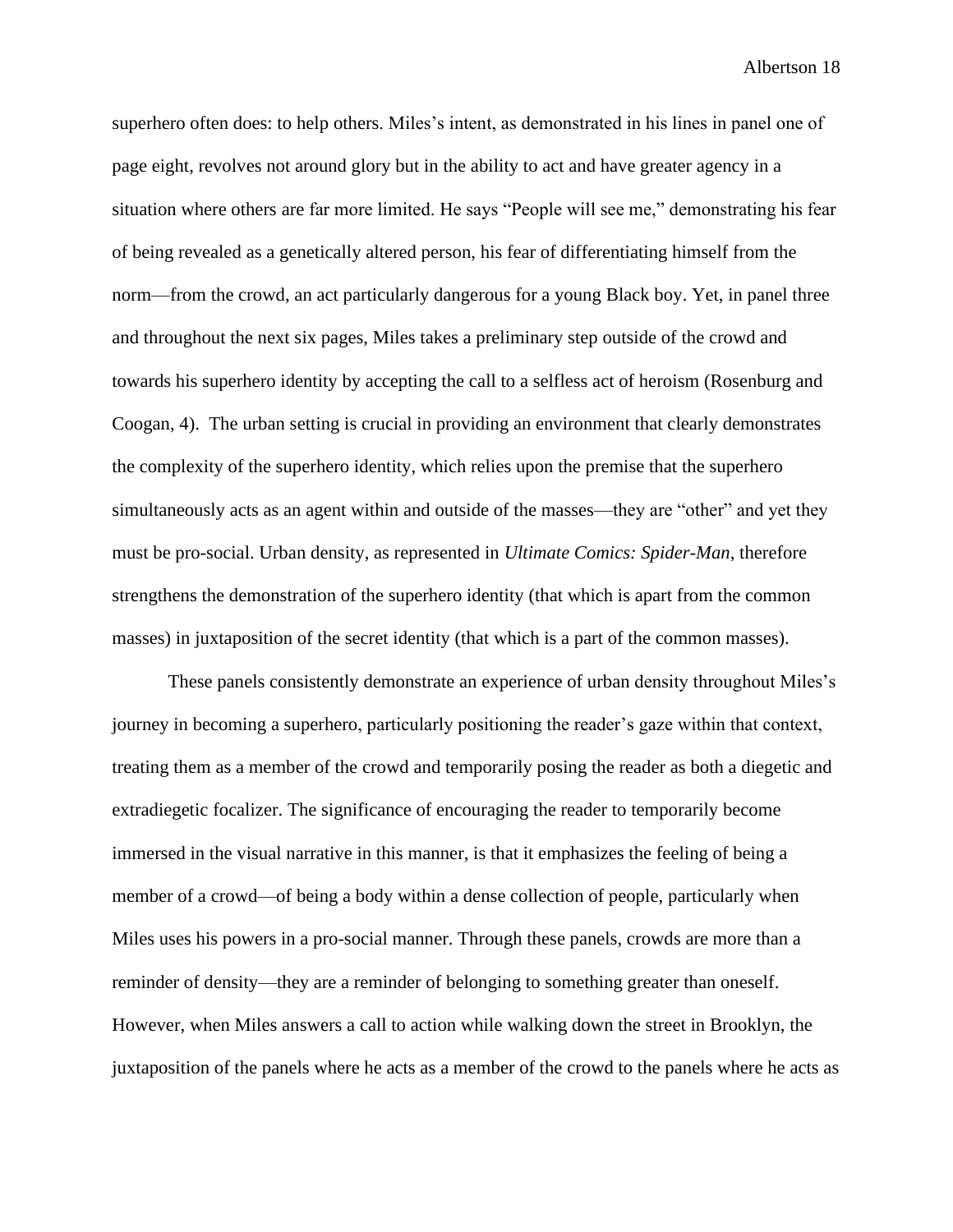an outside agent demonstrate a particular role in this greater something; one that reinforces the nature of Coogan's dual identity as brought out by the call to the superhero mission. It is Miles's ability to navigate the city that demonstrates how his unique position operates.

#### Super-Navigating the City

Miles's powers act as an external and internal demonstration of the dispersed gaze, of his ability to navigate New York without imposing a panoptic gaze upon it. This is demonstrated almost immediately after Miles gets his powers in issue two. The issue begins with a panel focused more on the setting rather than on Miles himself. Along with the caption announcing that the reader is returning to Miles's story in "Brooklyn, New York," the panel has a very deep depth of field, showing clear features on the faces of the figures closest in the foreground. Pichelli has placed other fixtures of the city street clearly on display: windows on the buildings surrounding the crowd, taxis and cars in the street, poles of traffic lights and streetlamps, trees in the sidewalk strips, even litter on the sidewalk. While this is an effective tactic for reestablishing the setting, and, in extension, re-immersing the reader in the story, it is also crucial for the following demonstrations of Miles's powers as it establishes the experience of urban density in the following pages. It is that experience of density that creates the obstacles Miles overcomes with his new powers.

In panel four on the same page, the dense nature of the city confronts Miles with an obstacle as two people step into his path carrying a big, flat-screen TV (see figure 4). The panel depicts Miles on left with only a portion of his body displayed—and in heavy shadow at that. In comparison, the right side of the panel depicts the whole of the TV and the bodies of those carrying it in bright light, drawing the reader's eye to focus on them as an obstacle rather than on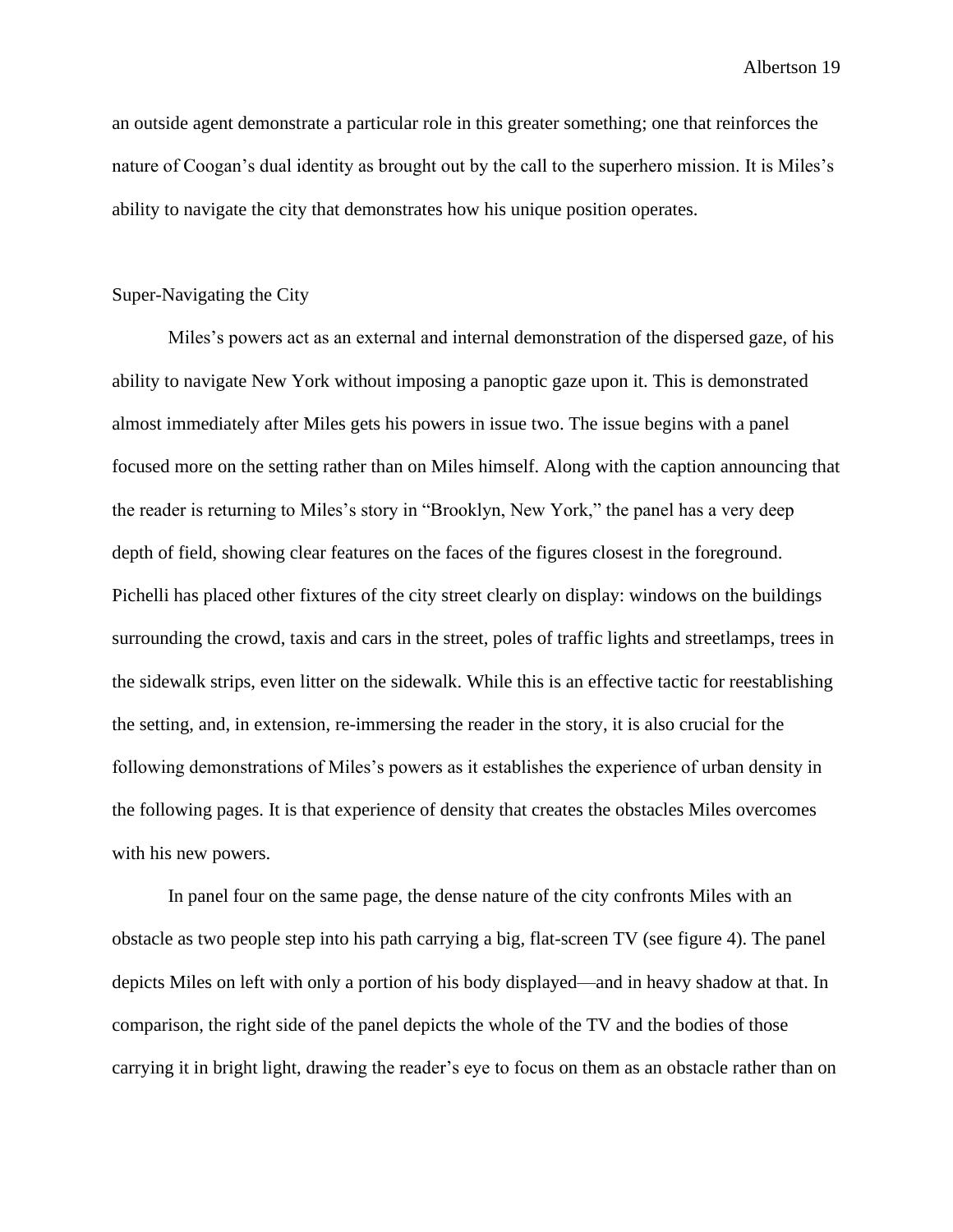Miles. The shape of the panel border also emphasizes this focus by making the right end wider than the left, using a slanted panel border. Ramping up the energy and dynamism of the panel, this diagonal line works in tandem with Mile's body breaking through the lower panel border of panel four from panel five. The beige outline surrounding the smaller Miles mimics the color of the background in panel five, supposedly anchoring Miles's body (in this instance) at the apex of a parabolic leap above the the television screen. His body in panel five breaking the border of the previous panel serves to blur the line between the individual moments. What McCloud would



describe as an action to action transition breaks down in this context, demonstrating the nature of Miles's powers (70). Miles's powers necessitate the dispersed gaze (Balzer 26). The sequential relationship between panels four and five benefits from a gaze

*Figure 4 - Issue 2, Page 1, Panels 4-5 of Ultimate Comics Spider-man from Brian M. Bendis and Sara Pichelli; Ultimate Comics Spider-Man, Vol. 1. Marvel Comics, 2012.*

that notes the foreground and background of panel four and quickly moves on to Miles's figure breaking in from panel five. Such a demonstration also acts as an externalized expression of the nature of Miles's powers: the reader's gaze reads the page in this manner partially because it is the manner in which Miles's powers permit him to navigate the city as a superhero. His powers permit him to operate within the urban space as an agent outside of the typical systems of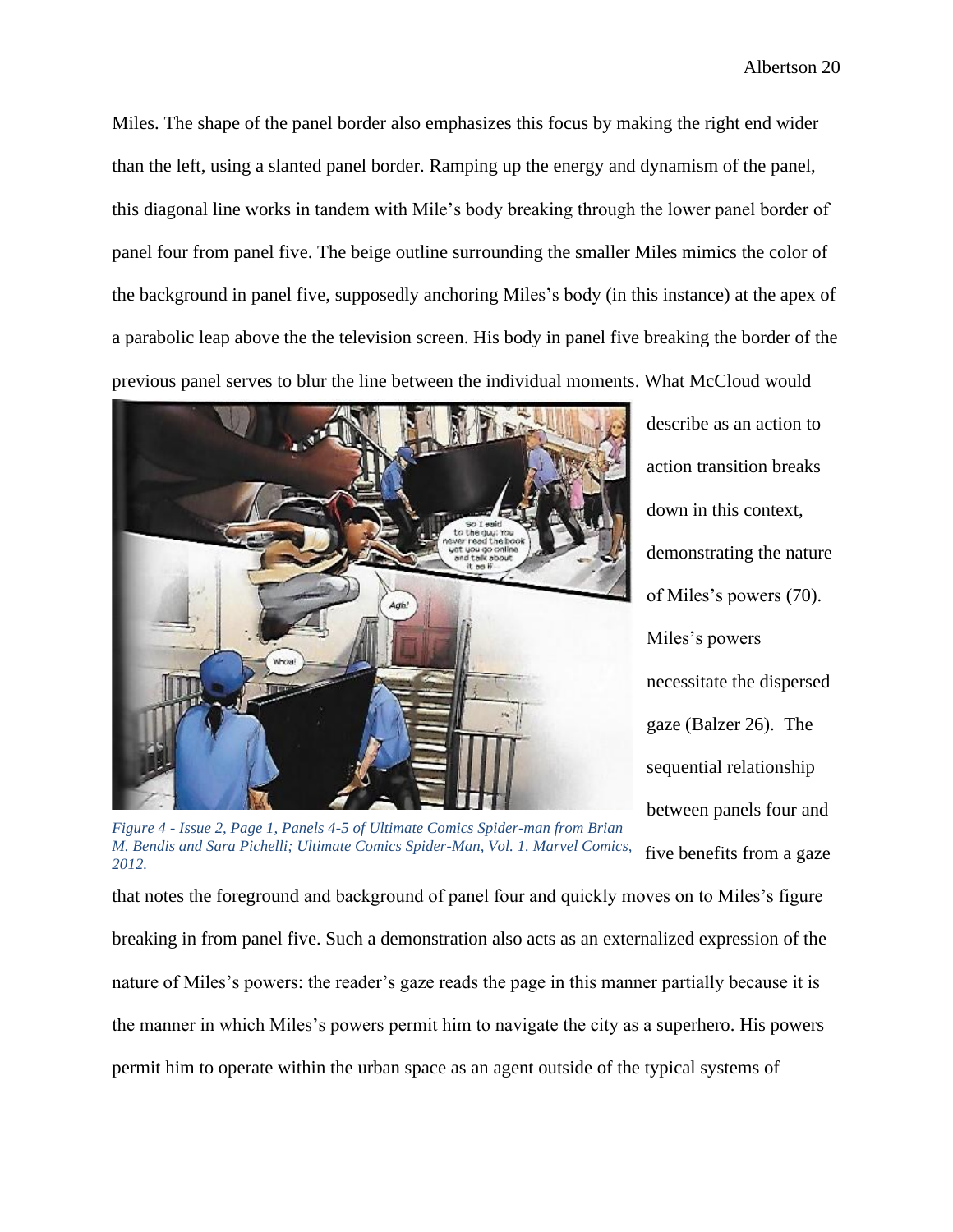navigation—or, in the context of Jarenski's work, outside of the constructed hegemonies within the urban space.

Miles's invisibility allows him to escape situations that would otherwise leave him in a position of vulnerability. It allows him to traverse the terrain of the city as a subject outside of the hostile hegemonic systems present in the urban space without necessarily leaving the urban space in its entirety. After he sticks his landing on page two of issue two, the response of the people around him reveals these hegemonies particularly in relation to mutants and genetically altered people. In panel four, the reader looks out into the street, into the faces of the crowd in front of which Miles turned invisible. Through their speech balloons, the reader gains insight into



Figure 5 – Issue 2, Page 2, Panels 1-4 of Ultimate Comics Spider-man from Brian M. Bendis and Sara Pichelli; *Ultimate Comics Spider-Man*, Vol. 1. Marvel Comics, 2012.

the stereotypes and general oppression mutants face in this version of New York (see Figure 5). Some people in the crowd are simply surprised and taken aback, while others make remarks of derision such as, "A damn mutant!!" and "I hate this city." The remarks of surprise indicate that mutants are the "other," or "abject" as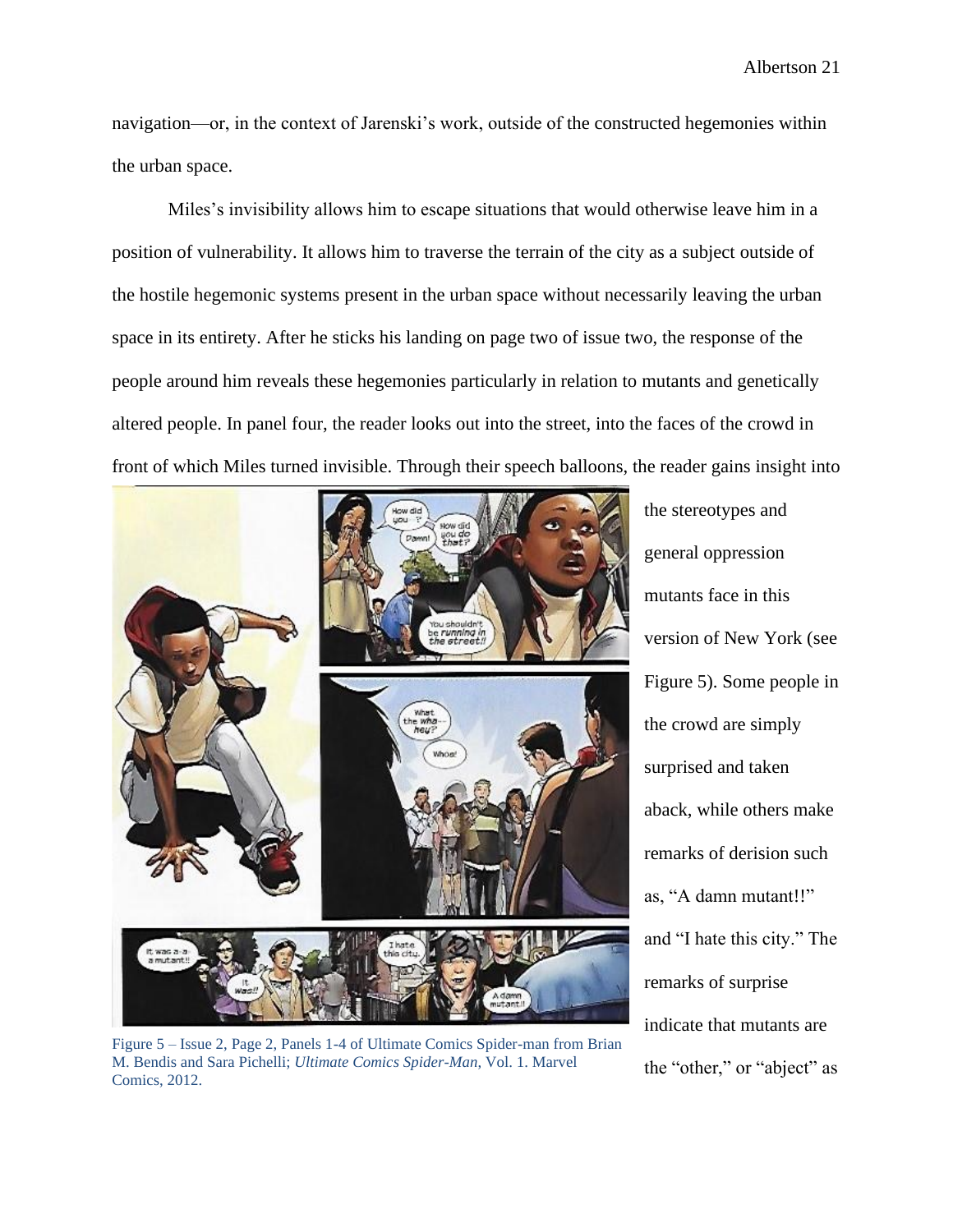discussed in Jarenski's work (86). That which is abject is used to identify that which is marginalized by the dominant culture only insofar as it used to define the dominant culture itself. The remarks of derision indicate the ways in which mutants are defined and stereotyped in order to define this hegemonic norm—they are not simply mutants, they are "damn" mutants, posing them at least as an annoyance, if not a threat. They are also referred to in relationship to New York, "I hate this city" indicating that the city's relationship with mutants is uniquely tied to mutants. Most likely, it refers to the large amounts of activity involving mutants and genetically altered people in New York specifically. It's an odd dichotomy when the inhabitants of a city define a group as "other" and yet that urban space cannot be defined without that group. Somehow, "normal" humans are the unmarked and assumed norm, and yet mutants and genetically altered people are part of what makes Marvel's New York what it is—and they do so by operating outside of this hegemonic norm with their superpowers as Miles does in panel three. He disappears before anyone can call on any regulating institutions, escaping both the gaze of the hegemonic norm and any punishments enacted by the oppressive systems that enforce it.

Crowds and groups of people in *Ultimate Comics Spider-Man* operate in this multifaceted way—both as representations of the city as an urban community and as the oppressive urban hegemonic norm; as entities of acceptance and rejection, of being a part of and being a part from. This seemingly contradictory relationship demonstrates one of the key manners in which urban spaces differ from their rural counterparts: the conglomeration of vast amounts of people with greatly varying identities into a limited physical space, the resistance to that conglomeration by means of marginalization, and the efforts made to resist that marginalization all at once. As a mutant and a young Black Latino American boy, New York's hegemonic systems simultaneously resist and depend on Miles (particularly his marginalization) in order to maintain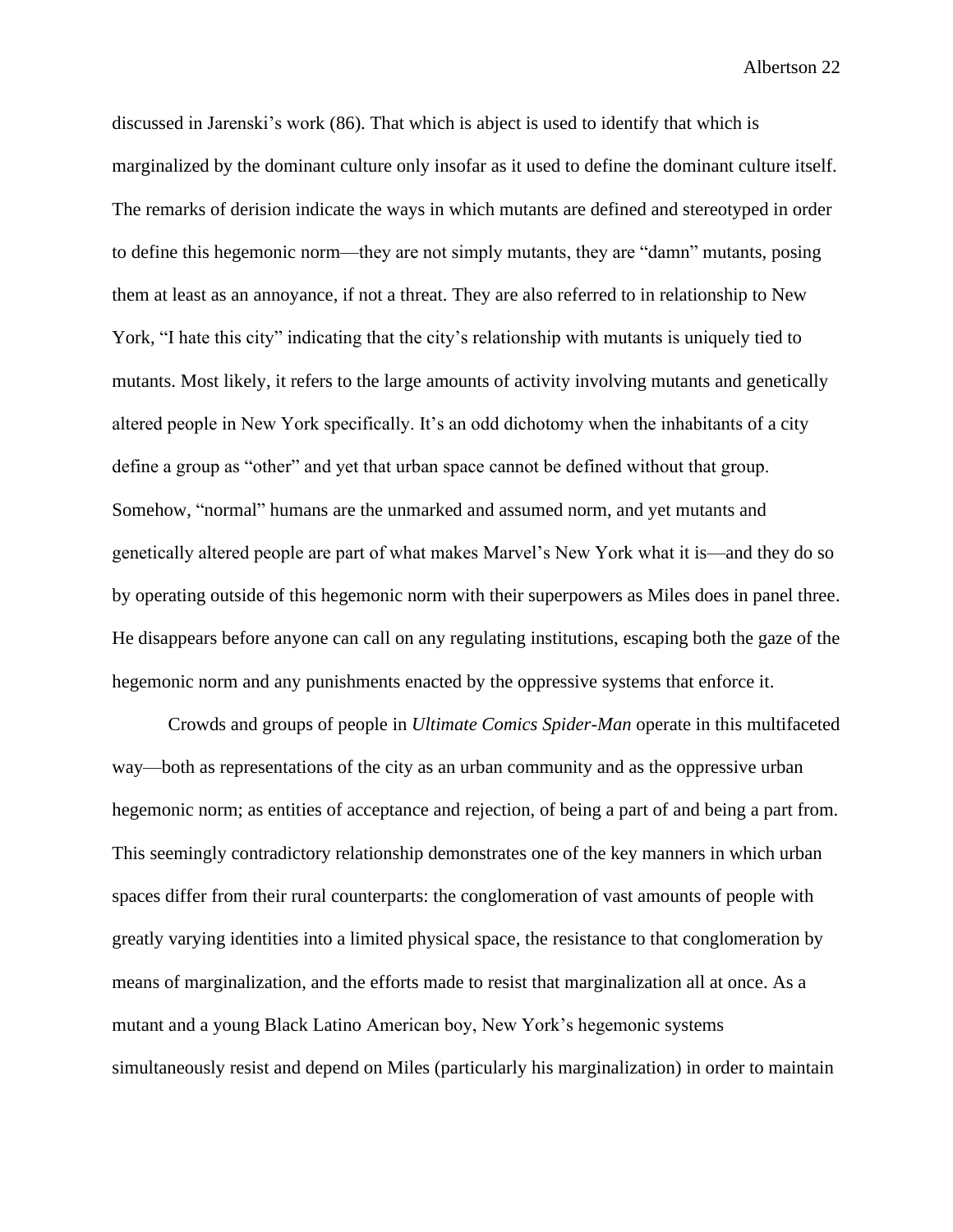their constructed rendering of "norm" and "other." Yet, as with other superheroes, it is through his powers that Miles can define himself in a manner that supersedes the definitions imposed on him and operate outside of the hegemonic system that seeks to oppress him.

#### The Margins of the Superhero Identity

A key dynamic that appears within the first four issues of *Ultimate Comics: Spider-Man* is how Miles constructs his relationship between himself as a superhero—specifically as a genetically altered person—and New York city. The basis of this dynamic becomes clear in issue two, when Miles is confiding in his friend Ganke about his new powers. On page ten of the issue, Miles gives a clear picture of the relationship between mutants of this world and the governing powers—explaining how they are ostracized and put into "military concentration camps." Most poignantly, he puts the identity of being a mutant and the identity of being a New Yorker at odds with each other, saying "A mutant *drowned* this city. You do not get to be a *mutant* in New York City!!" Miles is referring to prior events that eventually culminated in the *Ultimatum*  storyline*,* where Magneto, a mutant, managed to obtain Thor's hammer and, in combining it with his own powers, reversed the earth's polarity (Loeb & Finch). This absolutely devastating event in the Ultimate series particularly bombarded New York City with various natural disasters, eventually culminating in a tsunami putting all five boroughs under water. *Ultimatum* is just one example of why the human world of Marvel remains at odds with mutants and superheroes in general, but in Miles's memory, it seems to be one of the most powerful. He particularly poses that these two identities—that of New Yorker and that of mutant—cannot coexist, making "mutant" an "other" by which to define that of New Yorker within a hegemonic structure. Yet, mutants and genetically altered superheroes are an inextricable aspect of Marvel's New York;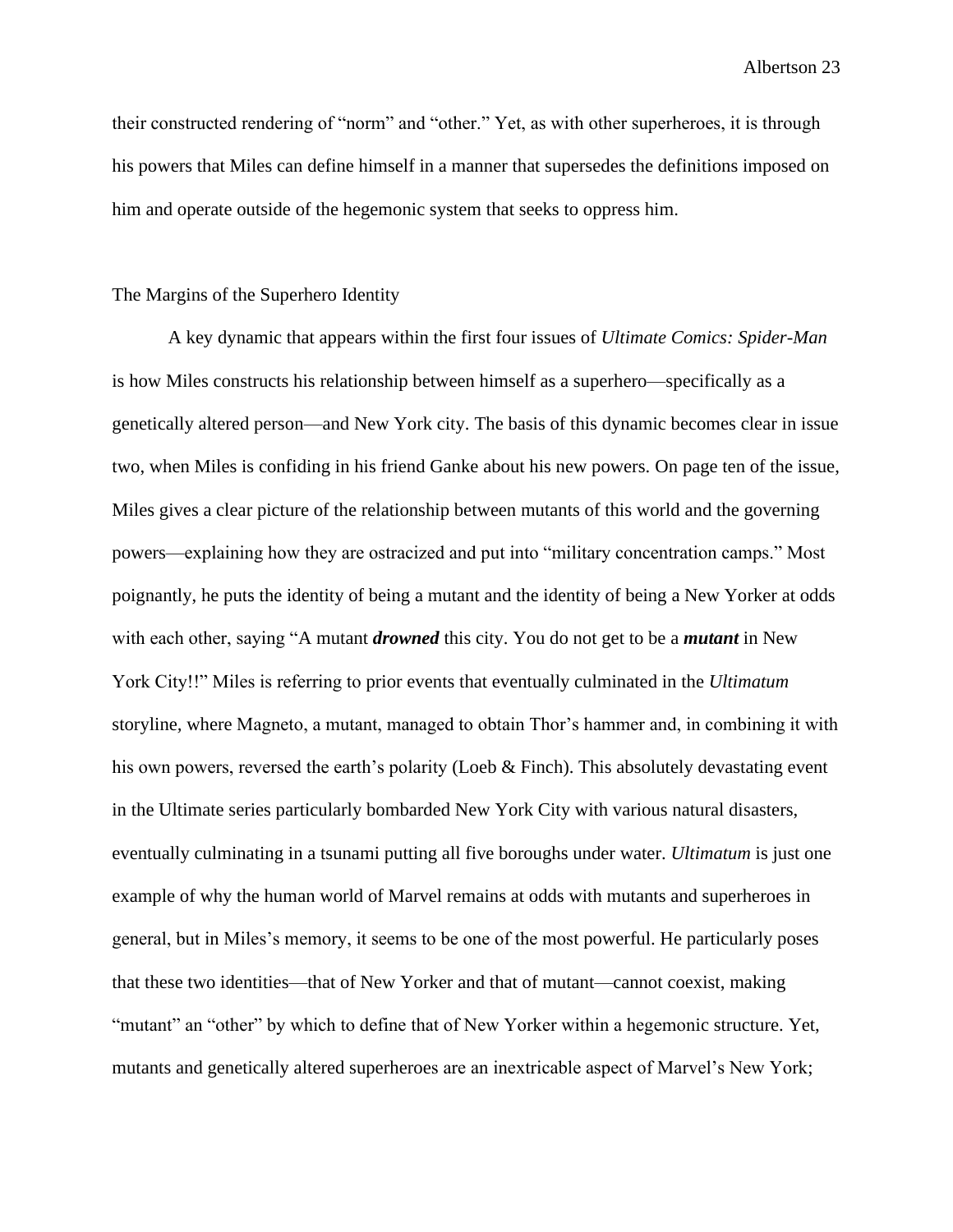they are a defining piece of it—and within the context of Bainbridge's "'I am New York'", so many Marvel superheroes also act as a lens of understanding between Marvel's New York(s) and the real New York (Ahrens & Meteling, 175). Indeed, this seems to textually demonstrate a key aspect of the relationship between New York and Miles's identity as Spider-Man—his simultaneous identities of being the abject "other" from New York, and yet, an inextricable part of it. This dynamic can also be observed visually in Miles's navigating the marginal structures of the city.

After acquiring his powers, Miles, like many superheroes, finds himself regularly traversing pieces of the city that were never intended for human traversal—particularly alleys and rooftops. These liminal spaces in the margins between the figurative and literal imposed structures of the city become the primary residence of Miles's identity as Spider-Man in these four issues. Before dawning the identity of Spider-Man, Miles regularly retreats into alleys when escaping the gaze of the city. On page 15, Ganke follows Miles into an alley where Miles has just vomited, which leads into their interaction on page 16. Though Miles made the decision to save the people in the burning building, the experience also revealed to him the consequences of being a superhero. The reader sees Miles in panel one leaning back against the dumpster, with just white space as the background (see Figure 6). This whitespace is replicated in the next two panels, and the final, borderless "panel," bringing the focus away from the city street and into this liminal space. Cast in shadow, Miles stands out from the background, and, in comparison to the busy panel compositions and page layouts of pages seven through fourteen, the only things depicted here consist of Miles, a garbage bag, and the dumpster. Such simplicity provides an opportunity for the reader to gain insight into Miles's character in this moment. Like Miles, the reader is encouraged to breathe, relieved of the input of the busy street. The street, the imposed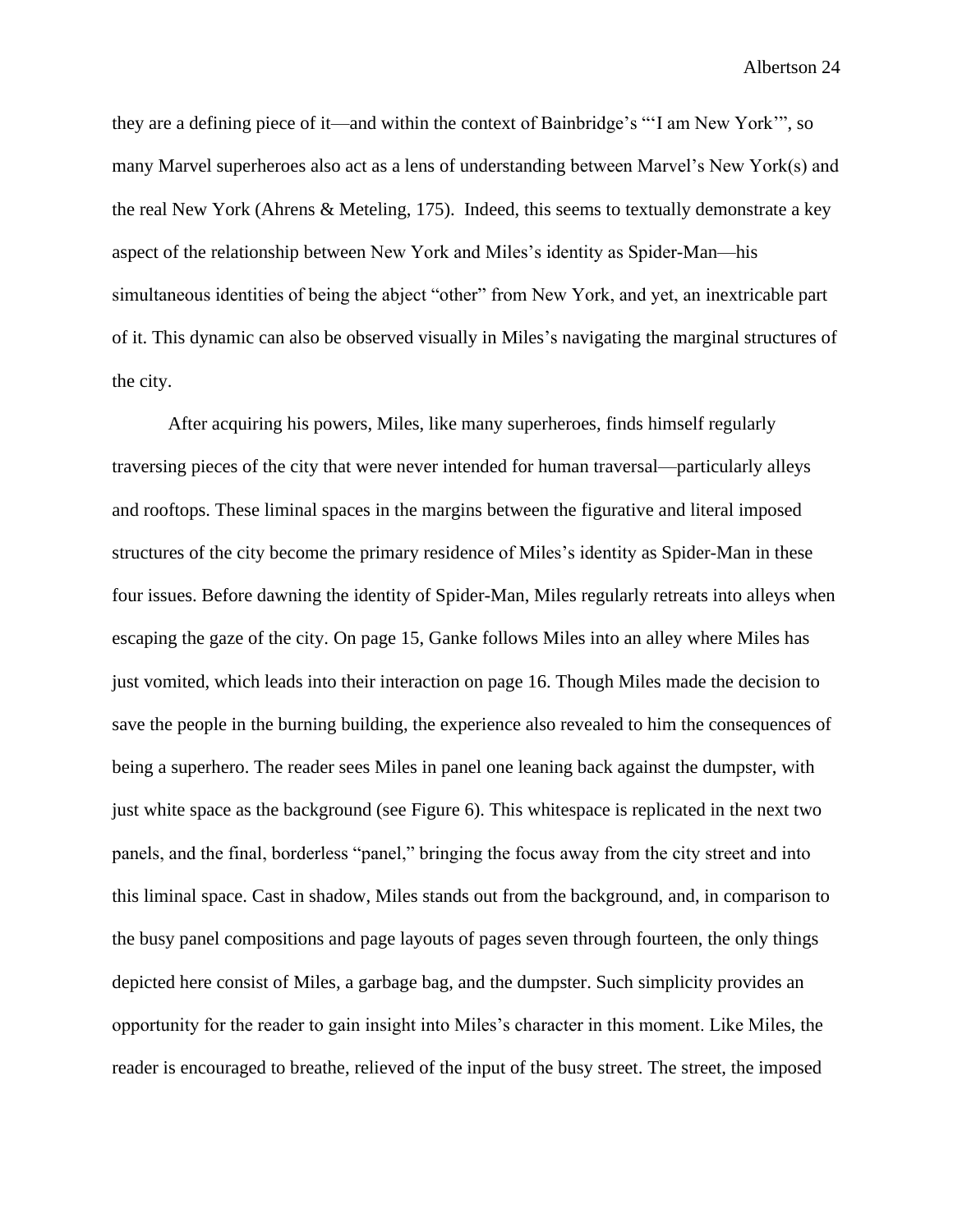structures of the city, and the people of the city demand so much, especially in respect to his powers and his compliance with the dispersed gaze required by the urban space. They demand that he uses his powers, to help people, and to exercise his unique ability to act outside of the



Figure 6 – Issue 3, Page 16 of Ultimate Comics Spider-man from Brian M. of the gutters. Indeed, the Bendis and Sara Pichelli; *Ultimate Comics Spider-Man*, Vol. 1. Marvel Comics,

hegemonic norm to an extent that the only safe place for Miles to breathe is in this alley, in the margins of the city. After panel two, where Ganke reminds him of the events that occurred, of the impact he had in the previous situation, that liminal space is expanded in the borderless panel three. Here, part of panel two is interrupted by Ganke's body in the lower left hand corner of panel three, and Miles stands in the borderless whitespace shared with the whitespace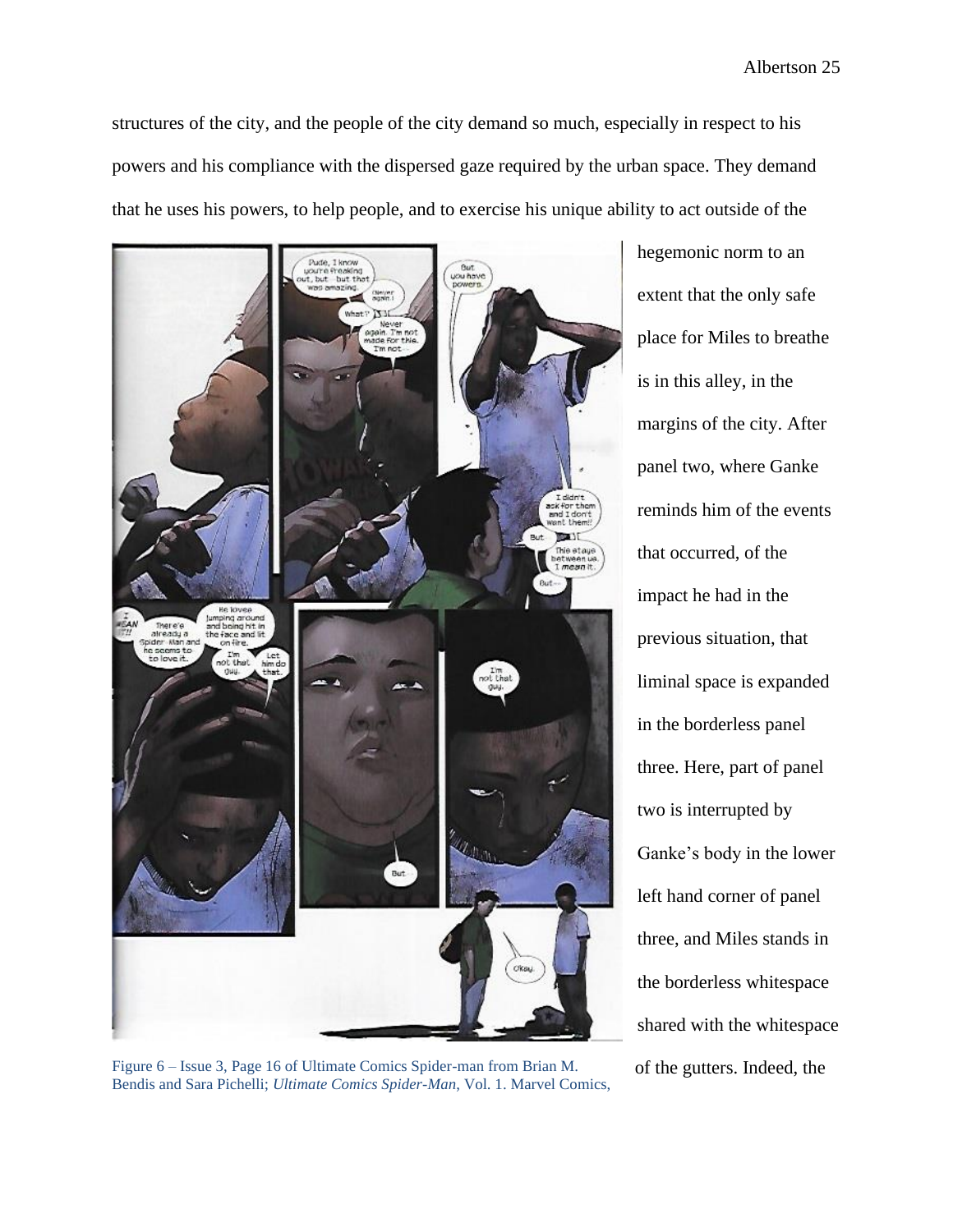two of them stand literally in whitespace that is shared with the margins of the page. The use of the alley in combination with the panel breaks make the alleys of the city and the gutters of the comic synonymous with one another, implying that these particular physical margins act as points of respite for superheroes. The three panels that follow take on a far darker tone in comparison, but provide reinforcement for the bleak reasons Miles is refusing the superhero identity. In panel four, Miles explains that there's already a Spider-Man, that he seems to love "jumping around and being hit in the face and lit on fire. I'm not that guy. Let him do that." Miles describes the hardships endured by Peter Parker as Spider-Man, which demanded that he put himself in danger. As the fourth issue reveals, Peter Parker dies partially as a result of the demands of his identity as Spider-Man. Miles's somber tone is reflected in the grimey, low-lit, bleak background of panels four through six. The fact that the final "panel" consists of the rough figures of Miles and Ganke, again, standing in that same marginal, blank background, suggests that they are leaving the role and the demands of the superhero behind. It also suggests that the margins that exist as biproducts of imposed structure, outside the almost constant gaze of the city, similarly operate as both a part of and apart from the city as Miles's identity does. In this manner, Miles leans on these liminal spaces for moments to breathe, as he leans against the dumpster here and against a shadowy structure on a rooftop on page 22.

In the wake of Peter Parker's death, Miles ultimately decides to dawn the superhero identity of Spider-Man, and his experiences in these marginal spaces take on a more optimistic and freeing tenor as they move from back alleys to rooftops. On page fifteen of issue four, Miles has dawned a Spider-Man suit for the first time and for the first time, allows himself to experience the freedom and the power of moving through the margins of society in this manner. In panel three, we see his silhouette against the setting sun, stretched in to a classic ballet-esc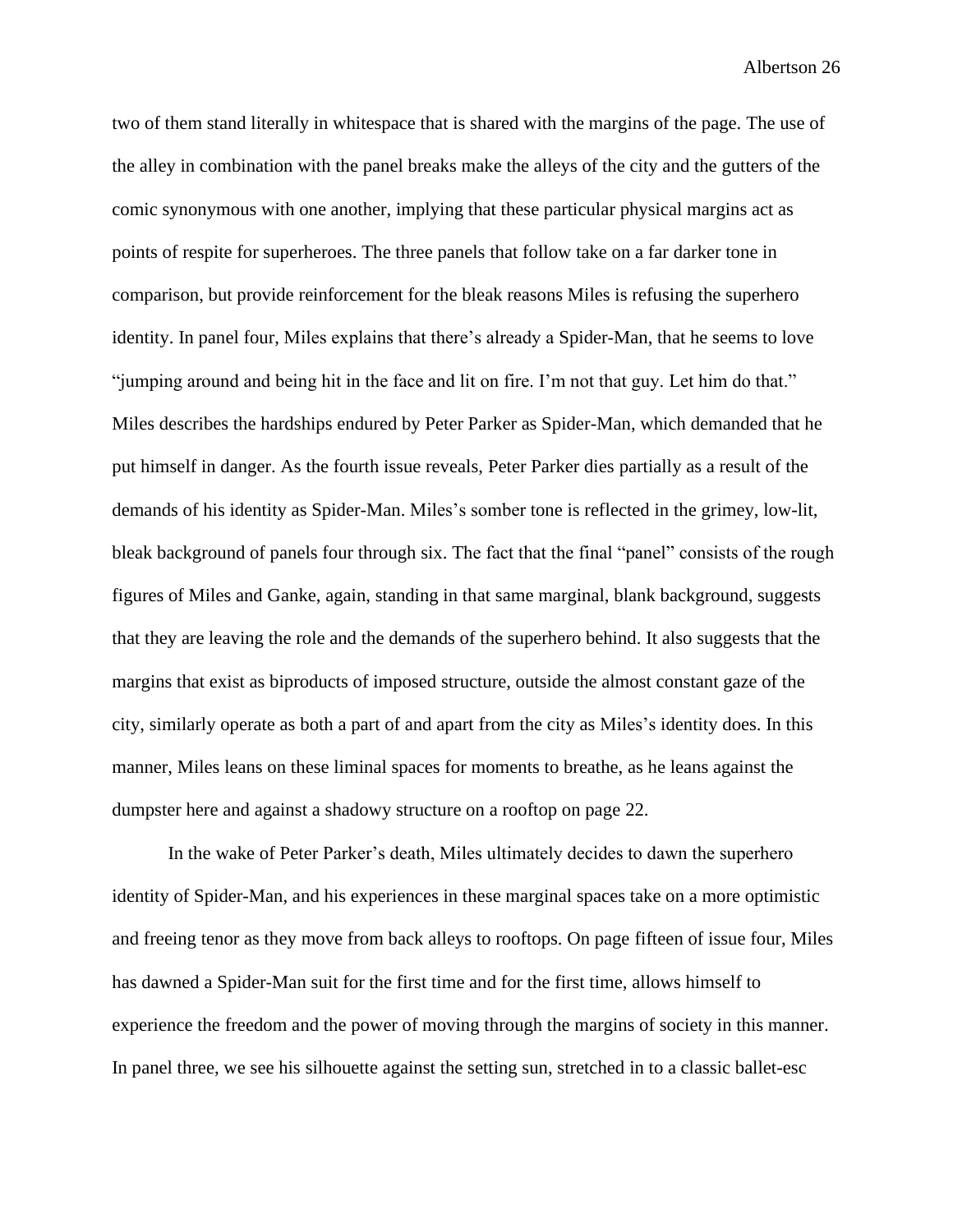Spider-Man pose. Here, in comparison to those moments in the alley in issue three, Miles is surrounded by bright oranges and golds as he exclaims "Oh my God!! What was I waiting for!!?? This is amazing!!" Miles looks back on his hesitancy, on his delay with an attitude of



Figure 7 – Issue 4, Page 15 of Ultimate Comics Spider-man from Brian M. Bendis and Sara Pichelli; *Ultimate Comics Spider-Man*, Vol. 1. Marvel Comics, 2012.

surprise and bafflement, because he's discovered benefits that accompany the responsibility of his powers and the vibrant, frenetic nature of Ponsor's colors and Pichelli's lines imbue the panel with the joyous basis of Miles's sentiment. This is not to

say that Miles maintains this energy through the whole of his career as Spider-Man. Indeed, just after the following fight with the Kangaroo, Miles takes to the rooftops again in a more reflective manner. Page 22 of issue four appears along with Miles's fight with the Kangaroo in *Ultimate Fallout #4*, and it is the page that reveals the secret identity of this new Spider-Man as a young Black American boy. Again, the setting of this liminal, marginal space on the rooftop acts as a point of rest outside the urban space for Miles as he makes his way up and crawls to a leaning position in panels one, two, and three. And again, Miles is depicted (partially) outside of the fourth panel border and inside the whitespace of the gutters. A comparison between page 16 in issue three and pages 15 and 22 of issue four reveal that the visual emphasis of these liminal spaces through panel breaks appear in relation to a tone of uncertainty where Miles has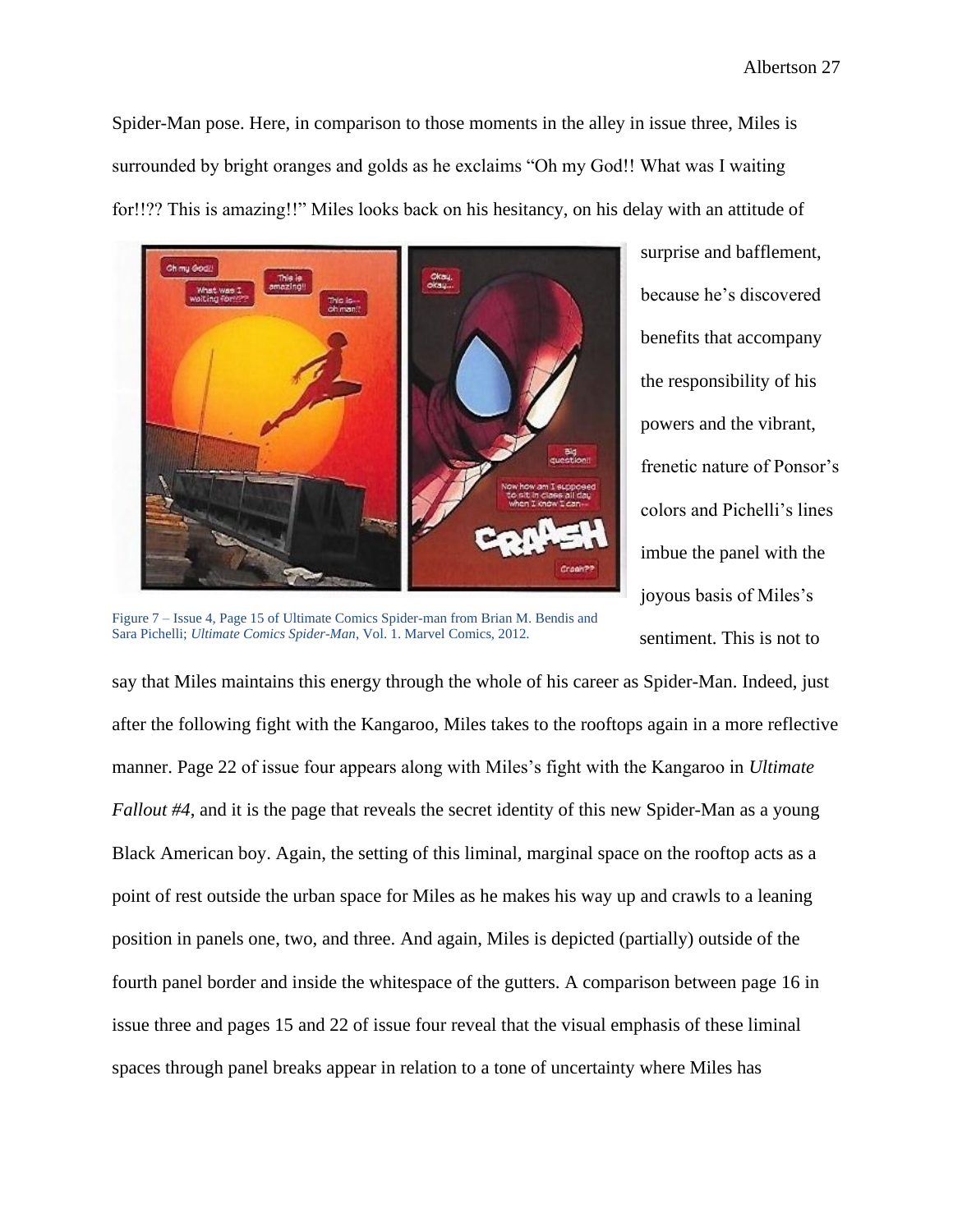something yet to overcome and to learn as a superhero. In addition, the fact that this acts as the first introduction to his character in *Ultimate Fallout #4* suggests that these liminal spaces could be crucial to the representation of Miles's superhero identity, his particular representation of Spider-Man.



Figure 8 – Issue 4, Page 22 Ultimate Comics Spider-man from Brian M. Bendis and Sara Pichelli; *Ultimate Comics Spider-Man*, Vol. 1. Marvel Comics, 2012.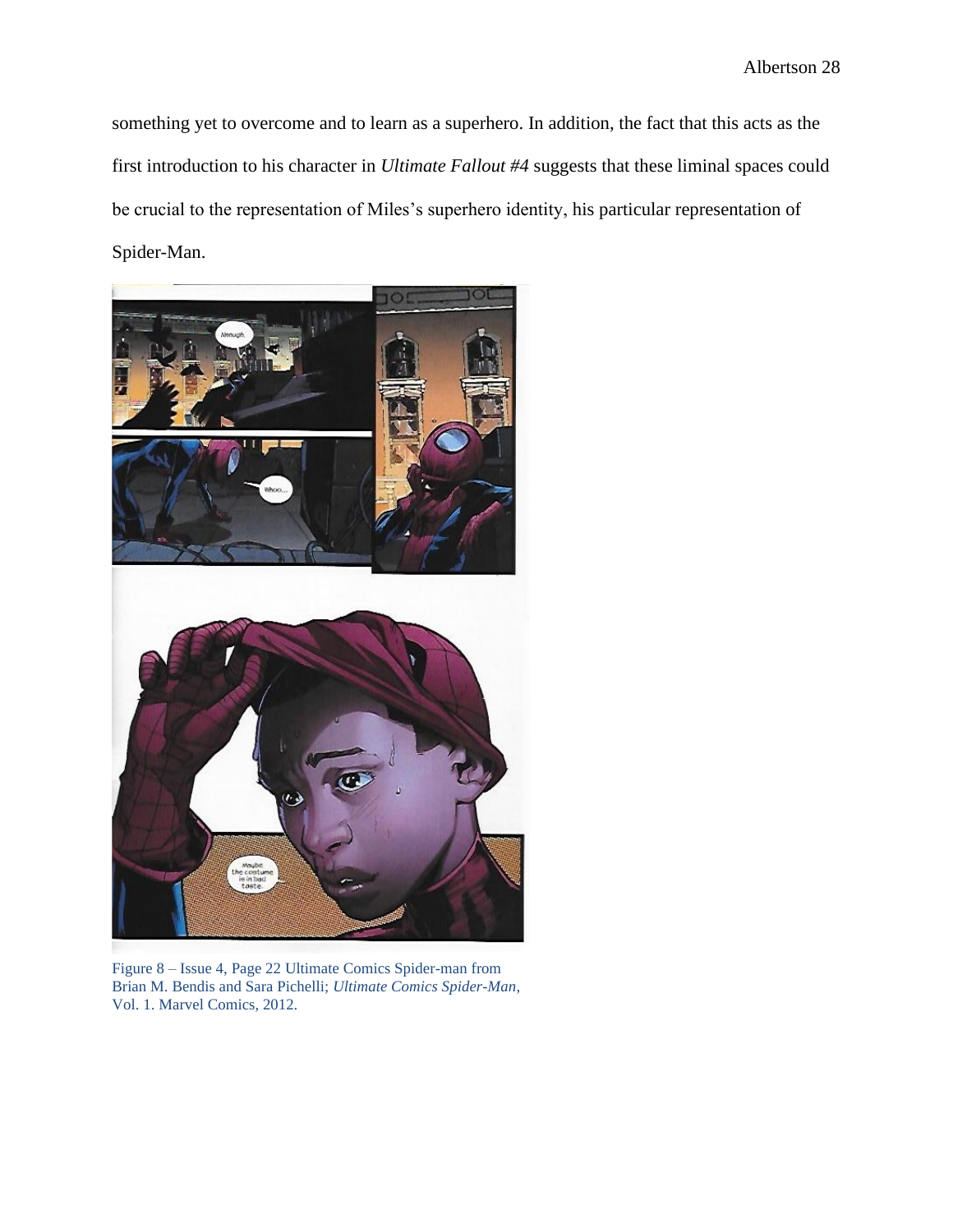# Conclusion

These first four issues of Miles's story understandably establish a basis for the themes his particular journey will explore in Marvel Comics. These themes, nevertheless speak to the relationship between the superhero identity and urban space that could apply to other cases. That being said, all of the various Spider-People in the Marvel Multiverse demonstrate different intertwining relationships between New York city and their superhero identities. As Bainbridge explains in his examination of Peter Parker, the Spider-Man identity is particularly enmeshed with New York. Through this, I predict that Miles's particular ties to New York gave me a particularly clear and evidence-filled relationship to investigate as a researcher than many other superheroes would have. It is thanks to this deeply intertwined web connecting superhero and cityscape that I was able to discern some possible reasons as to how an urban space serves the (in this case, specifically Marvel) superhero genre. And much of those reasons find their basis in the unique way a in which city is structured. Due to the principal definition of the city, the density of population, the physical and figurative structures developed in response to dense populations in turn created spaces both a part of and apart from the city, spaces that help define the nature of Miles's role as a genetically altered person and as a superhero. Ultimately, the three main manners in which Miles's identity is tied to urban space—through the gaze and collection of crowds, through his powers allowing him to navigate the city subversively, and through the liminal spaces Miles frequently inhabits—culminate in a suggestion that Miles's superhero identity explores subverting figurative and literal hegemonic urban structures. This could suggest that the superhero identity at large is underlined by navigating metaphorical and physical marginal spaces and subversion of imposed structures both on a narrative and formal level. Urban space provides those structures and the density necessary to demonstrate a simultaneity of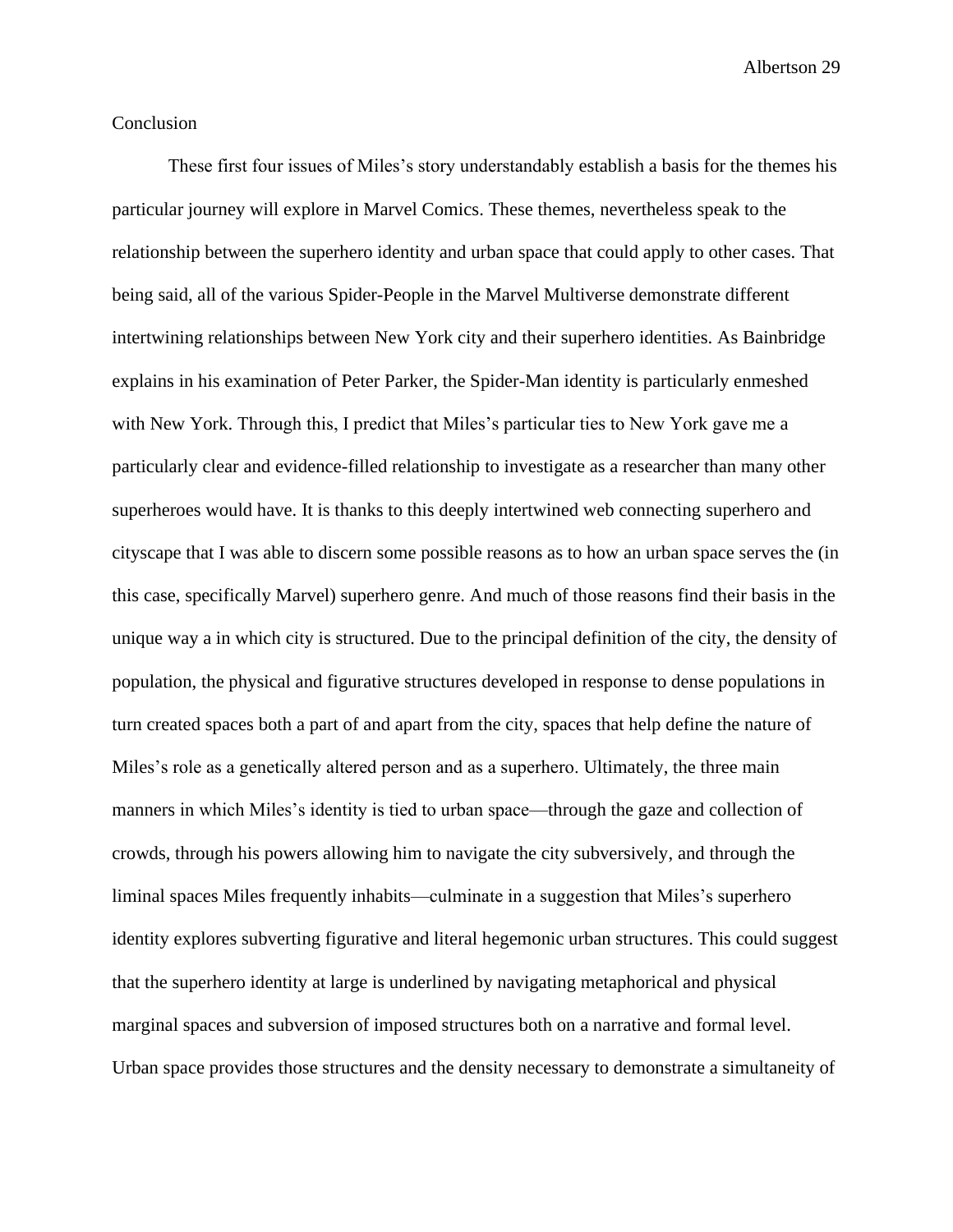existence as a part of and apart from. These comics also display that through Miles embracing his superhero identity, he refuses to comply with the hegemonic norm. Miles effectively rejects the hegemonic gaze and dominant culture and embraces what his society shames. Unfortunately, my findings do not necessarily speak to Miles's identity as a Black Latino boy because these four issues do not expend much time explore those aspects of his identity. That being said, in a time when, more and more, the comics industry continues to present superheroes with marginalized identities, the connection must be made between the power of superheroes to navigate these physical and figurative margins and the power and hardships of marginalized individuals to act outside the imposed structures of society and subvert hegemonic norms. This is not to say that Superheroes are marginalized in the manner that Black, Latinx, Asian, Disabled, or LGBTQIA+ people are marginalized. Rather, Superheroes are symbols of hope and empowerment for those who must navigate the world through the margins, making it all the more important that Miles's Spider-Man looks after Ultimate Marvel's New York City, emblematic of the powerful link between heroes from the margins of the Superhero Comic and the heroes from the margins of society.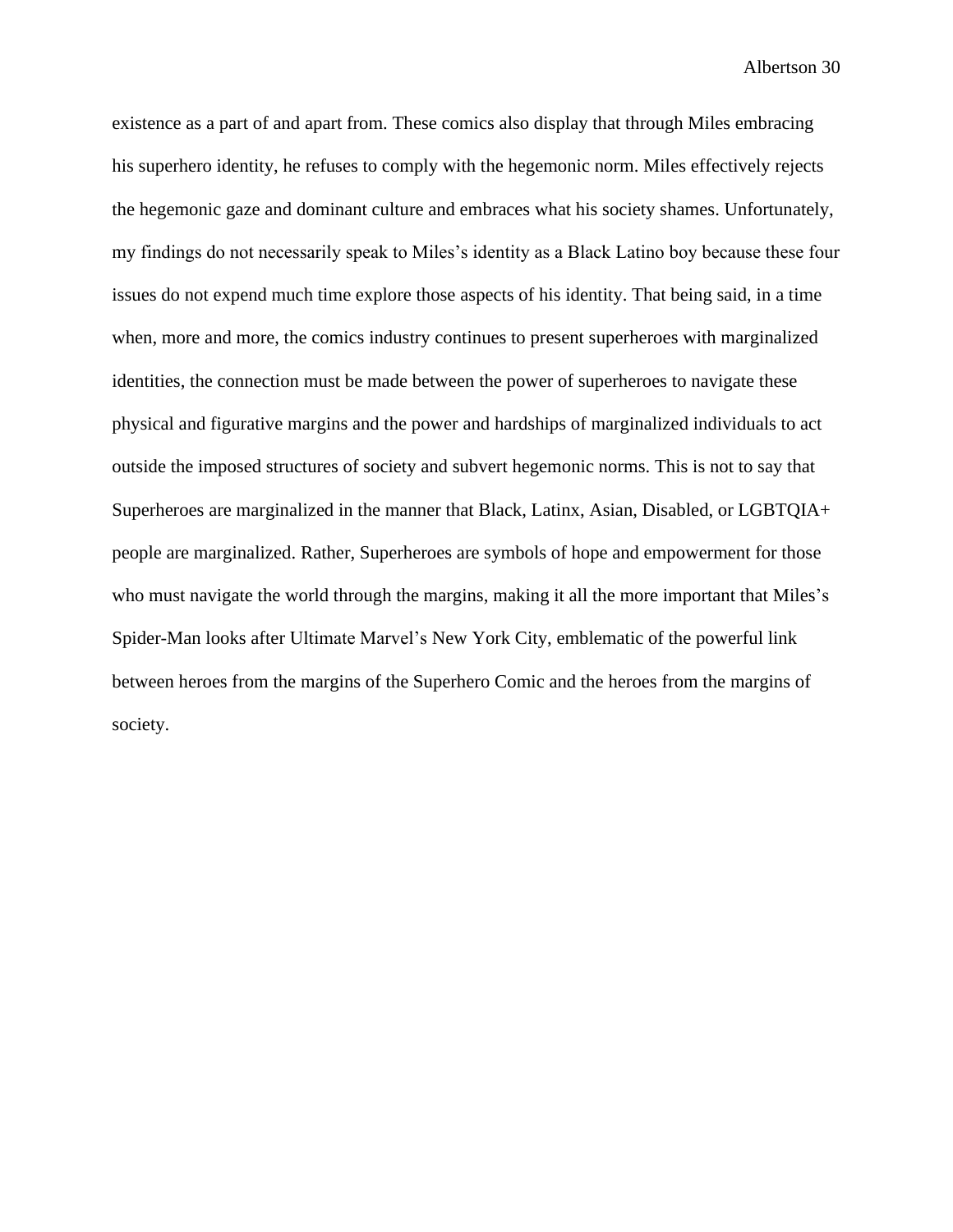# Bibliography

Primary Sources

Bendis, Brian Michael, and Sara Pichelli. *Ultimate Fallout #4 : Spider-Man No More, Poly Bagged Edition*. 4 edition, Marvel Comics, 2011.

---. *Ultimate Comics Spider-Man, Vol. 1*. Marvel Comics, 2012.

#### Secondary Sources

Coogan, Peter. *Superhero: The Secret Origin of the Genre*. MonkeyBrain Books, 2006.

- Badman, Derik A. "Talking, Thinking, and Seeing in Pictures: Narration, Focalization, and Ocularization in Comics Narratives." *International Journal of Comic Art*, vol 12, no. 2-3, 2010, pp. 91-111.
- Bainbridge, Jason. "'I am New York'—Spider-man, New York City, and the Marvel Universe." *Comics and the City: Urban Space in Print, Picture, and Sequence*, edited by Ahrens, Jörn, and Arno Meteling. Continuum, 2010, pp. 163-179.
- Balzer, Jens. " 'Hully Gee, I'm a Heiroglyph—Mobilizing the Gaze and the Invention of Comics in New York City." *Comics and the City: Urban Space in Print, Picture, and Sequence*, edited by Ahrens, Jörn, and Arno Meteling. Continuum, 2010, pp. 19-31.
- Eisner, Will. *Comics and Sequential Art: Principles and Practices from the Legendary Cartoonist*. W. W. Norton & Company, 2008.
- Frahm, Ole. "Every Window Tells a Story: Remarks on the Urbanity of Early Comic Strips." *Comics and the City: Urban Space in Print, Picture, and Sequence*, edited by Ahrens, Jörn, and Arno Meteling. Continuum, 2010, pp. 32-44.